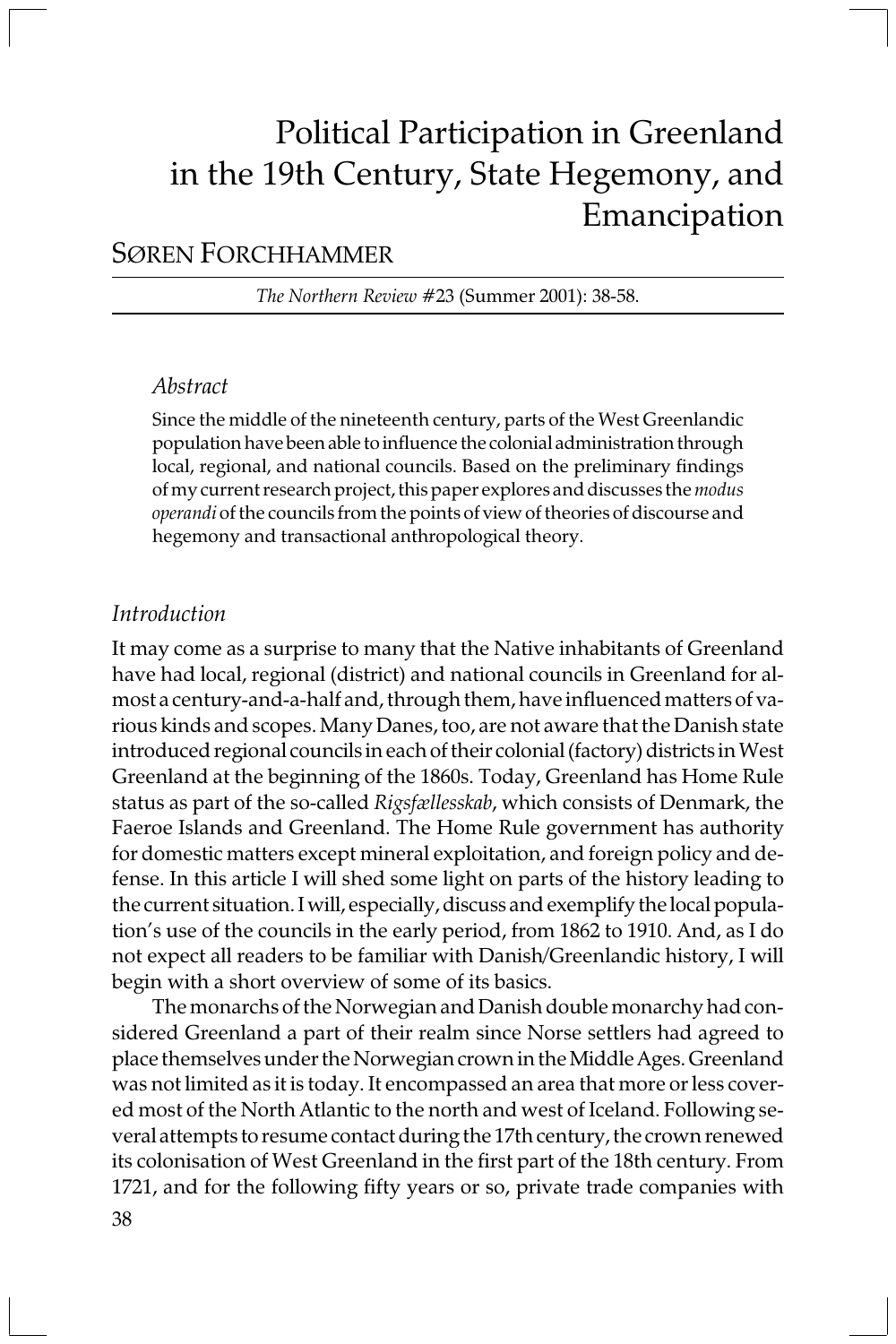Crown charters established a number of factories, called "colonies" (kolonier in Danish). Apparently the trade did not prove sufficiently profitable and on the request of the last remaining trade company, the state took over the trade and the general administration of the factories in 1775. This was the beginning of a state trade monopoly, which lasted until 1950 and considerably restricted access to Green land.

At the beginning of the 19th century, the Danish state had factories in all "Danish Greenland," i.e., the west coast of Greenland from Nanortalik in the south to Upernavik in the North. Ammassalik in East Greenland was colonised in 1894 and Avanersuaq (Thule) in northernmost West Greenland was colonised in 1910 by a private company. East Greenland and Avanersuaq were not integrated into the general political and administrative systems of Greenland until the beginning of the 1960s.

From the late 18th century until 1950, West Greenland was divided into two provinces ("Inspectorates") each headed by a Governor ("Inspector") who reported directly to the administration in Copenhagen. In the 19th century the Northern Inspectorate was divided into seven factory districts and the Southern into six and later five. Each district was headed by a factor ("colony manager") who oversaw a number of trade stations ("out places"), each headed by a trade assistant.

The Lutheran mission—also a crown responsibility—was represented in missionary districts so large that the missionaries could not possibly cover them on their own (often they were composed of several factory districts). The missionaries educated so-called "national" (Greenlandic) catechists who served as their deputies in these large districts. In the 1840s, the state established two catechists' colleges, one in Ilulissat in North Greenland and one in Nuuk in South Greenland. In addition, there were a limited number of Moravian mission stations in Southwest Greenland from the 1730s until 1900.

In economics, the state pursued a so-called "equilibrium policy" from approximately 1825. That meant that, in principle, the state was to neither gain nor lose in the trade with the Greenlanders. A one-year surplus was to be stored for use later. The Danish state was probably set on the prospects of mineral exploitation and the geo-political significance of Greenland rather than on immediate profits from blubber and skins. This is not to say that royal trade was insignificant; it did finance the presence of the Danish state in Greenland. Also, in some periods of the 19th century it presented a surplus, which the Exchequer appropriated (Thorleifsen, 1999, p. 220).

From the late 18th century, the relationship between the Europeans and the Greenlanders was regulated by a Royal ordinance, the so-called "Instructions of 1782" (Instruxen af 1782). The ordinance mainly focussed on European (Danish as well as other) trade with the Greenlanders, as well as other kinds of intercourse that occurred. Its main aim seemed to be protection of the Da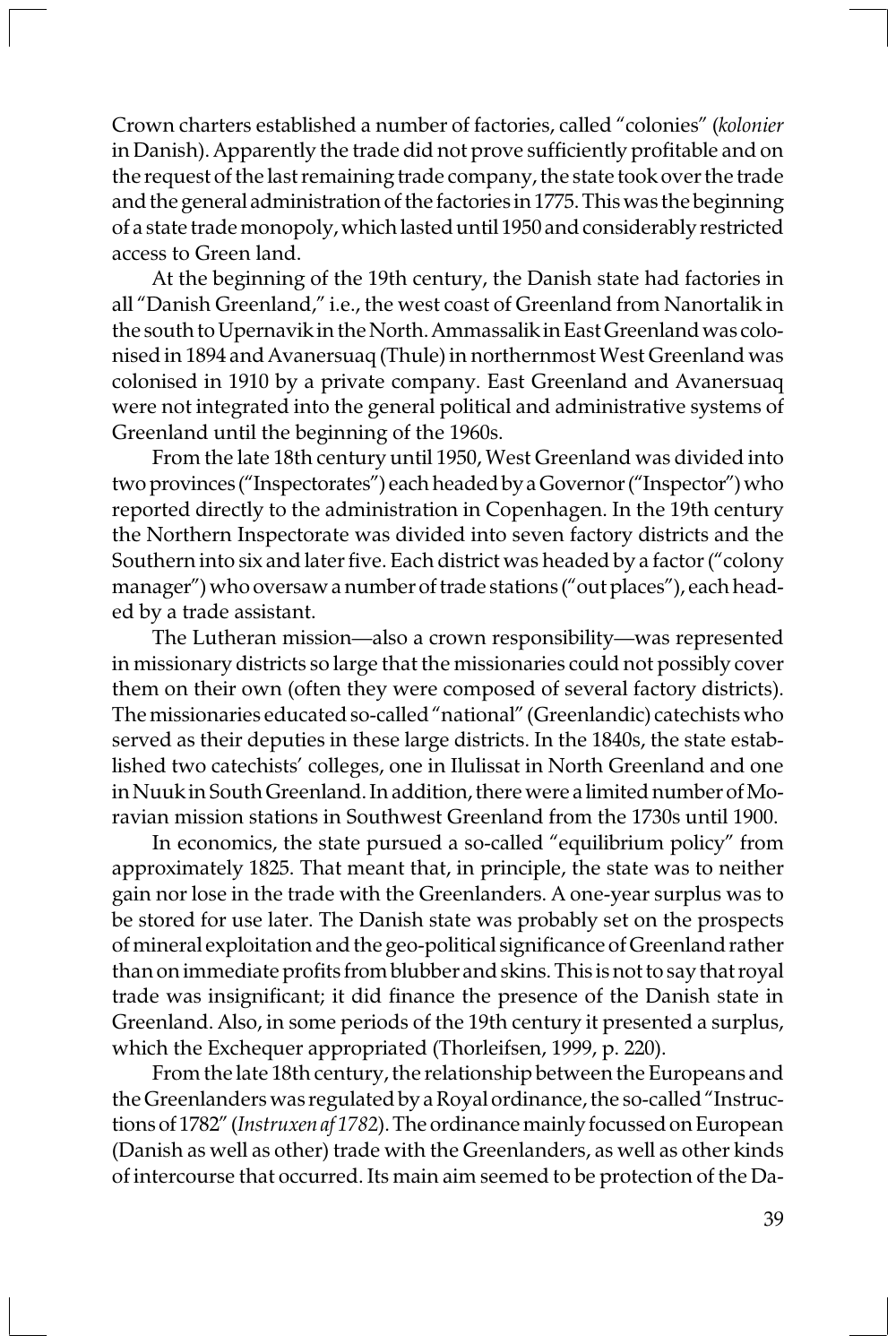nish trade monopoly and general limitation of the relations between Europeans and Greenlanders. The ordinance, however, also emphasised the protection of the Greenlanders against "corruptive influence" from sailors and other Europeans. The Instructions primarily established rules for the Europeans in Greenland—mainly employed by the KGH (Royal Trade Company) and the mission—and for Greenlanders who were employed by the state. There were only a few regulations concerning Greenlanders in free enterprise, ones not employed by the state, who were the largest group by far, and considered to lie outside the authority of the state in most cases. However, intercourse between Greenlanders and Europeans—whalers, for instance—was governed in a restrictive manner by the Instructions. Severe crime and crime committed against Europeans were also covered. But, by and large, the ordinance left the Greenlanders to govern themselves. No formal written legal framework placed the Greenlanders under general Danish jurisdiction. No formal written law governing relations among Greenlanders existed.

# The Councils

This situation changed around 1860, when the state introduced councils with Greenlandic participation in every factory district. Up to 1950, we can distinguish between three periods. 1862 to 1910 was the time of the first type of councils, the so-called Forstanderskaber (pl.; Forstanderskab in the singular). I shall elaborate on them below. 1911-25 was the period of the Community Councils (Kommuneråd) and the Provincial Councils (Landsråd). In 1925, District Councils (Sysselråd) were added and, thus, from 1925 to 1950, there were three levels: local, district (factory), and provincial. In 1950, modern municipalities were introduced on what was formerly the factory district level and the two Landsråd were combined into one, leaving councils on only two levels.

From 1911 to the 1950s there were approximately 60 small Kommuneråd in West Greenland, each comprising one or a few settlements. Unlike the Forstanderskaber, as we will see below, the Kommuneråd mostly had Greenlandic members although, according to the law, state authorities had the right to appoint (Danish) members as well. The Kommuneråd also elected their own chairmen from among their members and they elected the members for the Landsråd as well. There were two Landsråd, one for each province. In each district, the members of the Kommuneråd and the Sysselråd elected one member for the Landsråd. The Provincial Governor chaired the Landsråd of his province. The Sysselråd, one for each factory district, were composed of the chairmen of the Kommuneråd, the district's member of the Landsråd, and all the State officials who were under Danish law. However, their number could not surpass the number of the Greenlandic members. The province governor appointed the chairman of the Sysselråd in his province.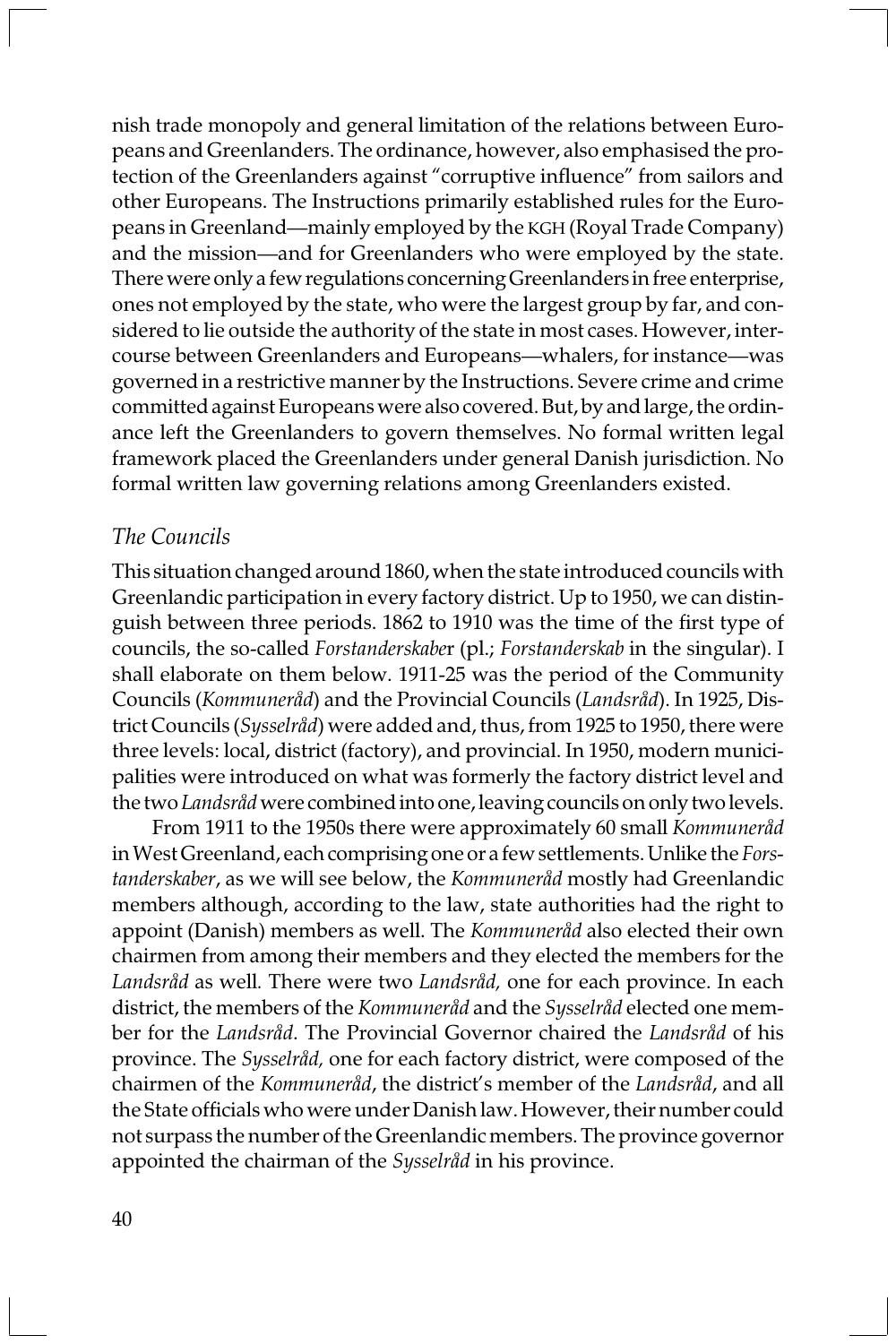The general tasks of the local and district (factory) councils were twofold. The initial idea was that they should take care of the social welfare system but already the rules for the Forstanderskaber of the 1860s allotted juridical tasks to them as well. Thus the Kommuneråd could issue bylaws, which the governor should confirm. The council members also had police and tribunal tasks and they judged in probate cases as well as in civil and criminal cases. However, their jurisdiction was limited to persons of "Greenlandic nationality" except Greenlanders employed by the KGH, the civil administration, or as vicars or head catechists. Such persons and Danes belonged under Danish law. For them there were "mixed tribunals" consisting of persons under Danish and Greenlandic laws. The governor judged in certain severe cases and had superintendence with the tribunals.

The Landsråd concerned itself with more general matters, among them policy making and planning at a higher level. According to law, the state had to consult the Landsråd in all matters concerning Greenland and the Greenlandic politicians insisted on that provision. When, for instance, the Danish government allowed fishermen from the Faeroe islands (also under the Danish realm) to fish in Greenlandic waters in the 1930s without the prior acceptance of the two Greenlandic Landsråd, the latter filed a very sharp protest (Kjær Sørensen, 1983, p. 79). The same was the case in the early 1920s when the state appointed a number of Greenlanders to take part in formulating a new law concerning the government of Greenland. The two Landsråd both pointed out that the Greenlanders—i.e., the Landsråd were the ones to appoint the Greenlandic participants, not the Danish government (Kjær Sørensen, 1983, p. 67). In the 1950s, the Landsråd took on a very active role in formulating a population relocation policy with the aim of making the population settle at those places that seemed best fit for development. Generally, the Greenlandic politicians in the Landsråd seemed self-confident and persistent in pursuing their goals and asserting their policies vis-à-vis the state. Thus, reading the minutes from the Landsråd of the 1950s does not confirm the popular picture of timid, subdued, and non-assertive Greenlandic politicians confronting an invincible state, which is often conveyed in the literature.

In 1950, the political and administrative system was thoroughly revised in connection with the so-called "New Deal Policy" (Nyordningen). Modern municipalities were introduced substituting the Kommuneråd and Sysselråd and the factory districts and the two provincial councils were merged. In 1978 the Danish parliament passed the law of Home Rule that was implemented in 1979 as a tentative culmination of Greenlandic self-rule and political selfdetermination. The Home Rule law explicitly ensures that mineral exploitation, defence and foreign policy are not considered Home Rule matters. But the Greenlandic Home Rule government, Naalakkersuisut in Greenlandic, is represented and has a say in many important forums where bi- or multilateral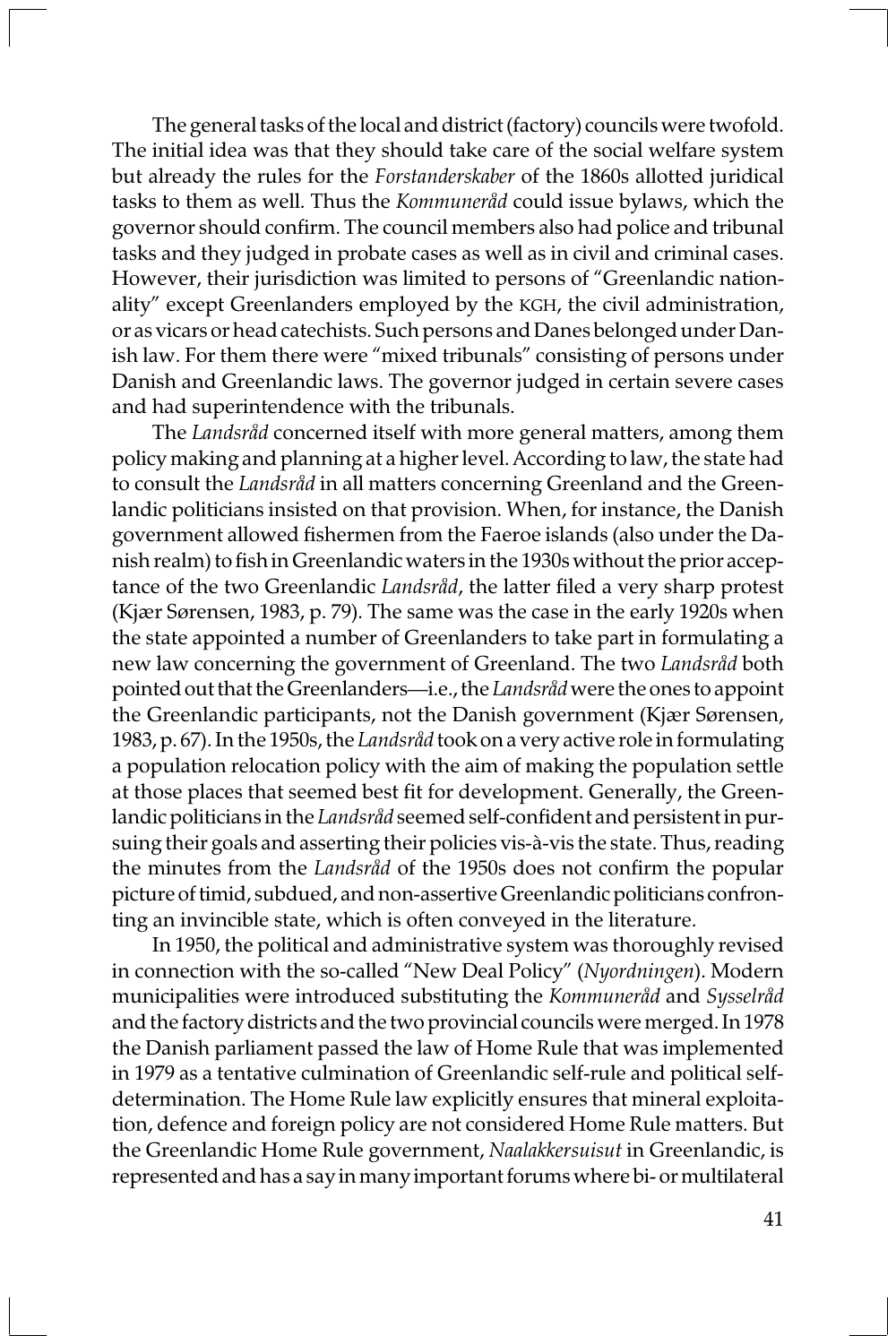matters relevant to Greenland are decided. Both in the field of mineral exploitation and foreign policy, Greenlandic politicians and bureaucracy are continually pushing the limits and thus gradually appropriating more and more responsibility and influence. An example of this dynamic is the letter by U.S. president George W. Bush concerning the National Missile Defense (NMD) plans and the American air base in Greenland, which was sent directly to Greenland's Home Rule "premier," Jonathan Motzfeldt, in January 2001. Certain Danish parliamentarians were enraged and Motzfeldt seemed delighted with the symbolic impact of the event, which clearly is in line with Greenlandic aspirations. In January 2001, the so-called Self Rule Commission (Selvstyrekommission), composed of Greenlanders only and appointed by the Home Rule parliament, was contemplating the future of the Danish/Greenlandic relationship (Thorleifsen, 2000).

#### The Forstanderskaber

In my current research project I am trying to uncover the way in which regional councils of 19th century Greenland, the Forstanderskaber, functioned. My aim is to focus primarily on the Greenlandic side, i.e., what use Greenlandic members made of the councils inside the given framework. I am taking my point of departure in discourse theory and methodology (van Dijk, 1997) as well as in theories of transaction, process, and generativity in the vein of, for instance, Leach (1954), Barth (1966, 1981, 1994), Borofsky (1993), and Hylland Eriksen (1993) (also Cheater, 1999). These theories highlight the processes, which create historically bound (cultural) structures, not the structures as things (or "stuff") in themselves outside time and place. Generally discourse theories concur with this approach as they define people as actors inside changing settings (e.g., van Dijk, 1997).

In my view much academic writing on Greenland and other (former) colonial regions and indigenous populations lean heavily on cultural explanations and on a culture concept that derives from nationalist ideology and philosophy as well as from cultural relativism (e.g., Høiriis, 1988; Hylland Eriksen, 1995). This presents an inherent danger of a *priori* placing the actors inside certain culturally defined frameworks, which leads us to presuppose or even prescribe particular patterns of cultural action and behaviour. Often actors appear as mere agents who propagate a priori defined cultures and are predisposed to act in certain ways because they "belong" to a "culture." This implies that actors may act more or less "culturally correctly." Certain kinds of action may be interpreted as being in disaccord with the actor's culture as preconceived by the author and his or her audience. Such culturally incorrect behaviour is often attributed to cultural hegemony exercised by a dominant culture (see, e.g., Goldschmidt, 1987, 1991). Such ideas, implying a one-to-one relationship between culture and individuals, indicate an implicit basic pri-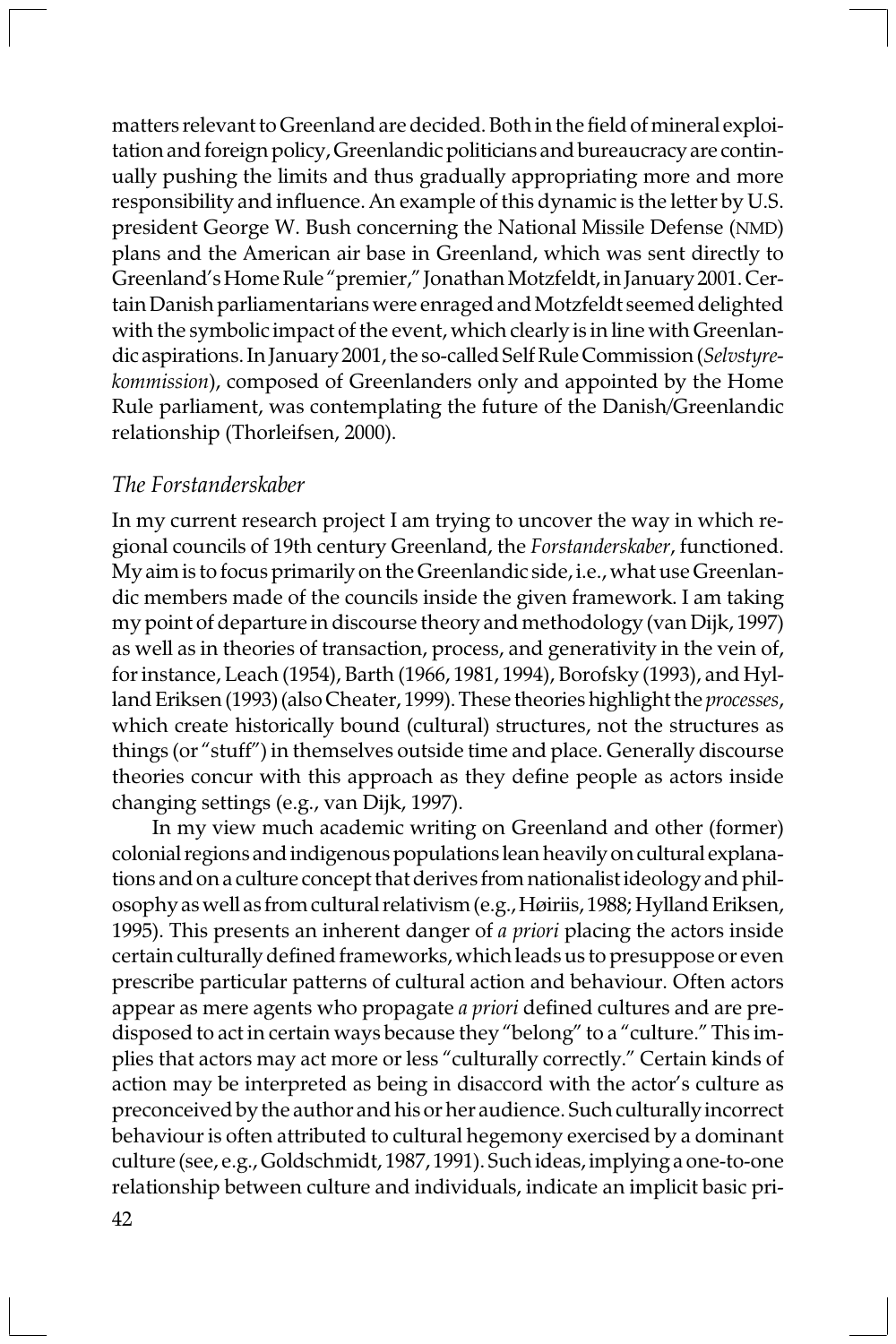mordialist and essentialist culture conception (Sørensen, 1994). Culture's core present inside every person and a constituent of personal identity cannot change. Different cultures will remain different and, in essence, incompatible. Thus, change of culture will often be interpreted as a violation of the culture and of the persons belonging to it. The culture concept as a main analytical means will often result in a priori conclusions and thus hamper, rather than advance, analysis.

A way to avoid the pitfalls inherent in the culture concept can be to perceive the discursive elements as Foucaultian monoliths of text. If we see the historical sources—for instance, minutes from council meetings in 19th century Greenland—as text standing alone, we may be able to analyse it on its own terms without preconceptions about culture and certain culturally prescribed ways of acting. The settings—including the actors' knowledge, values, aims and aspirations as well as legal and linguistic circumstances—necessarily must be included in the analysis but we must be ready at any point to revise our (mis-)conceptions of the actual settings. If we use the term "culture" to designate (parts of) the settings vital for the analysis, we must be able to substantiate it, to tell what its constituent elements are and in which ways they influence the acts of the persons involved. Such cultural analysis must be firmly grounded in either the sources themselves, in other contemporary and spatially relevant sources, or in critical historical studies.

#### Formation of the Forstanderskaber

The idea and initiative for the formation of regional councils with Greenlandic participation came from Danish and German quarters in Greenland. In 1856, four Europeans in Nuuk, the administrative centre of the Southern Inspectorate, created a proposal with the alleged objective of instituting local councils to take care of the welfare system, which the factors and their assistants at the time administered.

In 1857, preliminary test councils were formed in the Southern Inspectorate. In 1862, the Ministry of the Interior issued an ordinance that made the councils permanent in all five districts of the Southern Inspectorate. The following year, it issued a similar ordinance for the seven districts of the Northern Inspectorate.

There seem to be manifold motives, ideas, and purposes behind the introduction of the councils. The European initiators in Nuuk undoubtedly were inspired by the parish councils in Denmark called Kommuneforstanderskaber, which were introduced in Denmark in 1841 (Christensen, 1990). It is also evident that ideas about democracy, civil society, and nationalism, so prominent in Europe in the 19th century, were important to them. According to 19th century Central and North European cultural nationalism, as for instance formulated by the German political philosopher J. G. von Herder, every Volk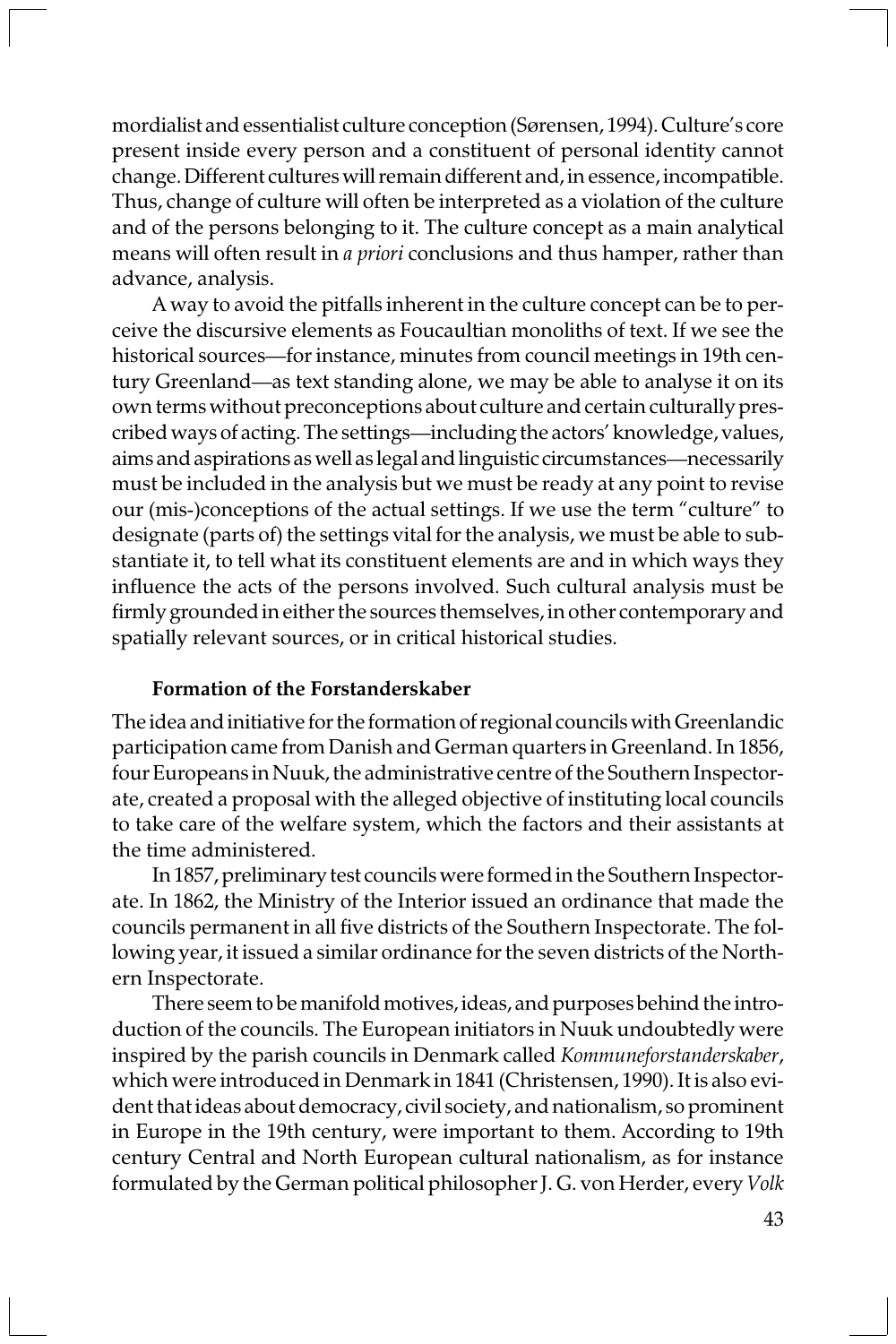(people, nation) had the indisputable right to govern itself (Williams, 1981; Fink, 1988; Østergaard, 1992; Hylland Eriksen, 1995), thus also the Greenlanders. Historical accounts of the period show that many Europeans in Greenland, not least the missionaries, were strongly influenced by the ideas of nationalism, which they applied to Greenland and the Greenlanders (see, e.g., Wilhjelm, 1997). In the formation of the councils, seen as a part of the larger social reform, there were ideas of the Greenlanders as a distinct folk (people) with a right to govern itself: not, maybe, as an absolutely sovereign nation state but as a distinct people within the realm of the Danish constitutional monarchy. Albeit not formulated explicitly anywhere in the argumentation, the principle of nationality was clearly an important part of the background of the initiators, the civil servants in Nuuk. Other important parts of the societal reforms were the creation of a nation-wide newspaper to which the Greenlanders themselves contributed, at the request of the editor, to the Atuagagdliutit a collection of national myths and legends (see, e.g., Rink, 1875), the creation of a national visual art, as for instance the hunter Aaron's famous woodcuts and watercolours (see, e.g., Knuth, 1960; Thisted, 1999), which were made on the request of the governor of South Greenland who was the prime mover in the process. Thus, both national literature and national art were created as part of the societal reform process, which also included the formation of the councils.

Creating a civil society and a sort of "middle class" of proficient and wellto-do seal hunters was another object of the reforms and the councils were seen as one of the ways to obtain it. In the eyes of civil servants, the Greenlandic population had, in too high a degree, made it a strategy to live by odd jobs and aid and too many had moved to factory towns in order to make living easier. The reform initiators wanted people to take care of themselves and they wanted marine mammal hunting to be their primary source of income and the mainstay of society. They envisioned the industrious seal hunter as the backbone of society in the economic as well as political sense, a middleclass citizen with political and economic values and objectives characteristic of middle-class citizens everywhere. This appears from the groundwork as well as from the rules and the actual minutes of the council meetings.

An additional motive, which only appears implicitly, is the wish to cut back the influence of the Royal Trade Company, the KGH. Before the institution of the regional councils, the KGH was in charge of all administration, with the exception of school and mission. The formation of the councils cut out substantial, and central, lumps of KGH administrative tasks. The KGH was mainly left with commercial authority, which, thus, decreased the influence that the KGH had exercised on all levels from the outlying local shopkeeper, the factor and governor to the KGH directorate in the central administration in Copenhagen. Originally the KGH had immense influence on every matter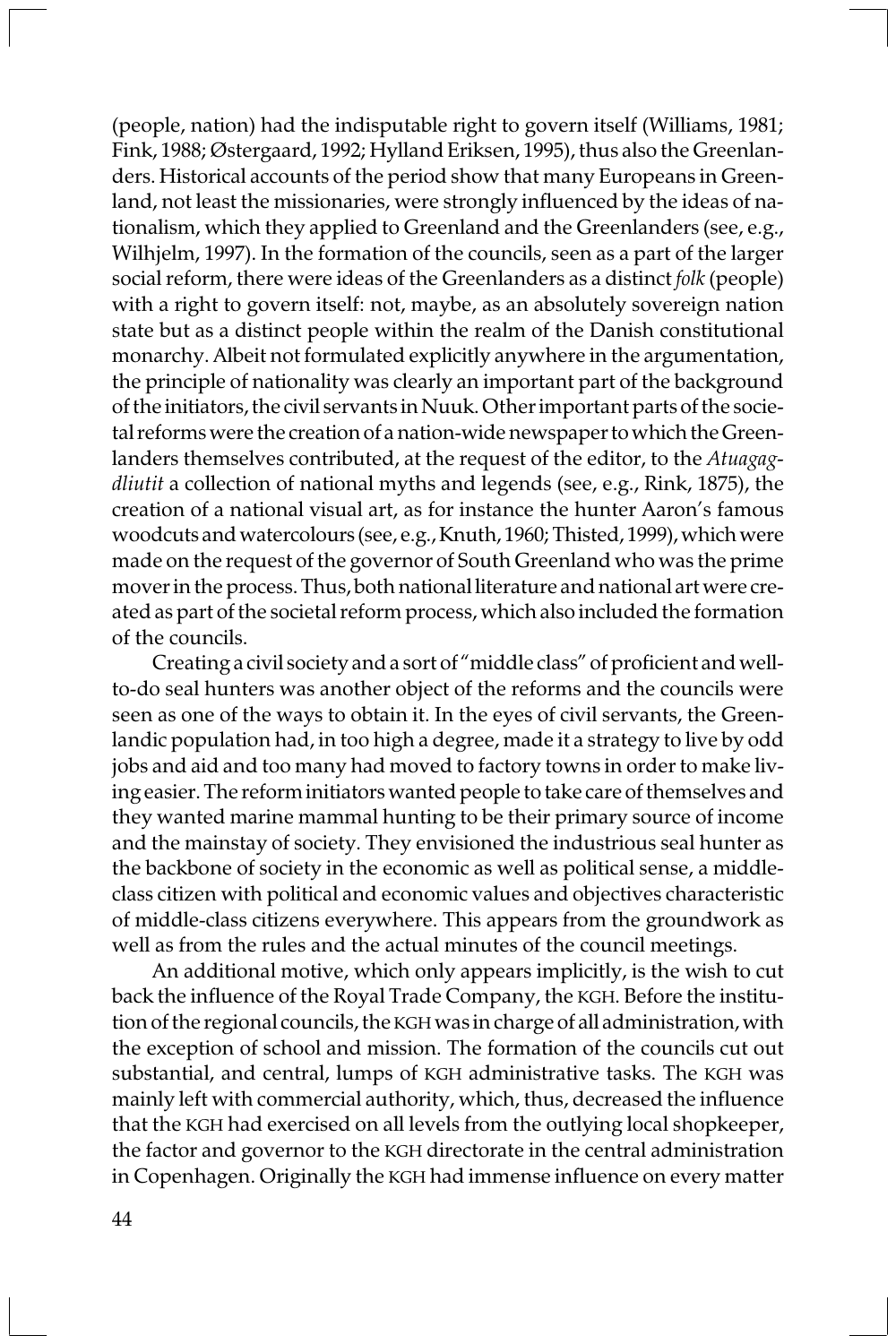in the colony. It was never openly stated that the KGH's wings would be clipped by the introduction of the councils, but it certainly was one of its consequences. It appears from discussions accompanying the introduction of the councils that quite a few officials in Greenland, as well as in Denmark, were opposed to the whole idea. They may have had a variety of reasons for that. For one thing, many officials, in their comments on the idea of Greenlandic councils, protested that Greenlanders were too uncivilised and "communistic" to be able to participate in administration and politics (for example, this is demonstrated in a letter from the Inspector of South Greenland to the Ministry of the Interior, March 8th 1856, National Danish Archives). But another reason was certainly that many saw the councils as limiting the authority of the KGH. There was a tendency for the Northern Inspectorate to be more reserved about the whole idea. This is, for instance, reflected in the fact that they had their own rules that were ready a year later than the Southern Inspectorate and that, during the 1860s, the councils in the North only assembled once a year, as opposed to the two yearly assemblies of the councils in the South.

However, influence of the central administration in Copenhagen, the Directorate of the KGH, was only slightly affected by the whole business, as most decisions were still heard there. In the 1870s, the main initiator—the governor of the Southern Province—had become director of the KGH in Copenhagen and, in that capacity, he introduced a permanent committee called "The Committee for Matters Concerning the Greenlanders" (Kommitteen for Grønlændernes Anliggender), composed of former officials in Greenland—primarily former missionaries appointed by KGH's Director (Oldendow, 1936, p. 62f; National Danish Archives, KGH Afl., 1920, p. 40b). The motive seemed to be to transfer some of the jurisdiction of the KGH Directorate, especially concerning policies and strategies, to the commission members who, from personal experience, knew much about Greenlandic matters. The commission did not seem to have the intended impact, but that is another story.

The motives of the Danish state in introducing regional councils can be characterised as being less idealistic and altruistic than is often assumed. Rather, following the nature of the state, they were about power and control. For one thing, the state probably saw the councils as means to obtain a more efficient administration of and control of the population though a network of Greenlandic council members. The state would benefit from more efficient administration of the welfare system, which was one of the councils' tasks. Furthermore, the state apparently wished to apply the councils to educate and regiment the local population and there is ample evidence that the State, through its representatives in Greenland, used the councils extensively for that purpose. A third objective can be deduced. Through the establishment of the councils, the State created a network of Greenlandic council members whom it could use for varying purposes. They could provide detailed infor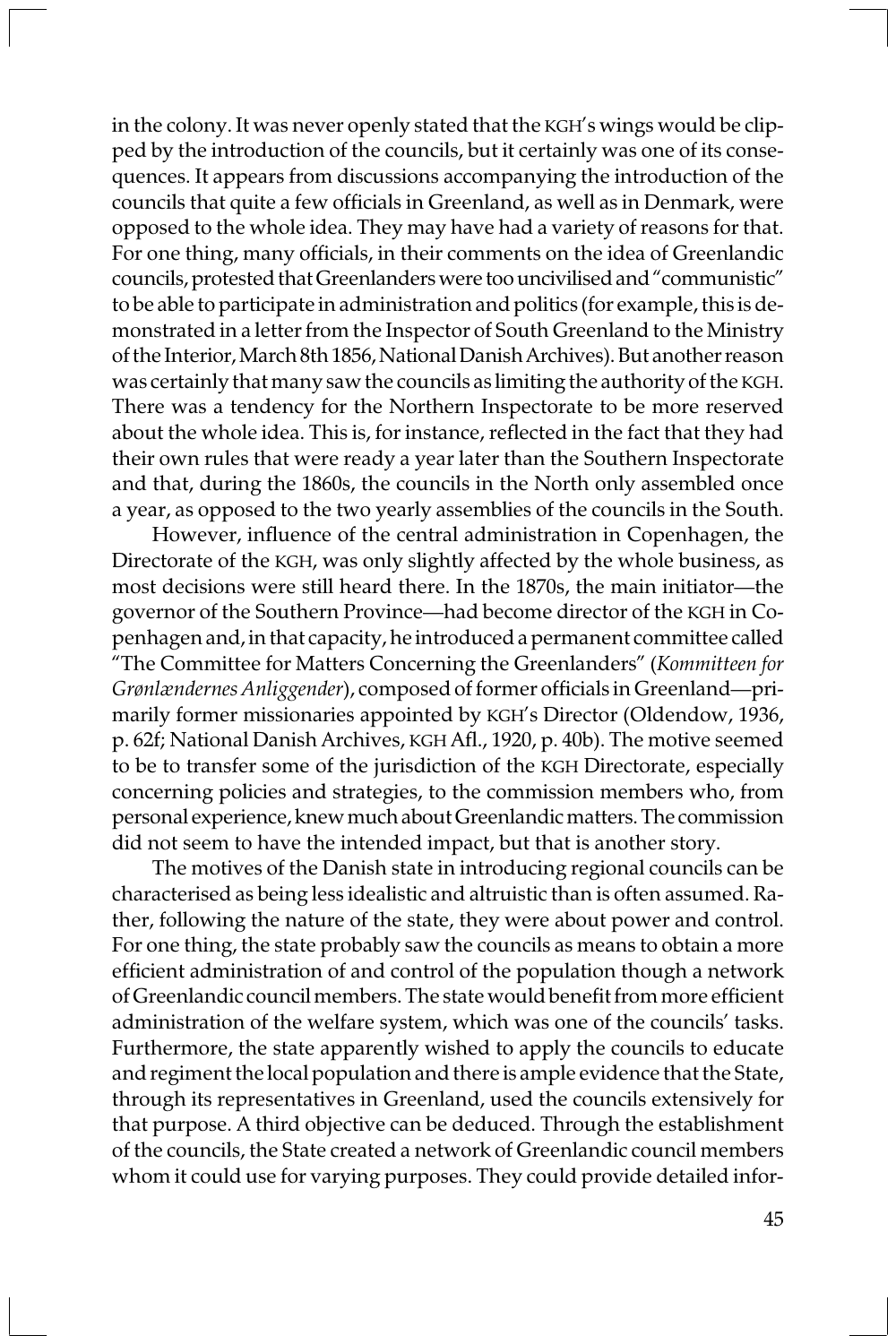mation about their localities, and the rules governing the councils certainly demanded them to do so. They were supposed to act as the state's mouthpiece in their localities and as the state's agents, propagating ideas, values and directing a flow of information to the state and from the state to the local population. Furthermore, the state authorities were probably interested in creating a middle-class segment of primary producers in society, which could act as civil society in harmony with contemporary ideas of the relationship between state and citizens.

As we can see from the above, there were two partly conflicting sets of ideals and intentions behind the formation of the first councils. The idea of the Greenlandic nation conflicted with the state's imperative of hegemony, as nationalism was inherently emancipatory and pointed to a future Greenlandic national self-rule. This evidently conflicts with the inherent interests of the state. Related and compatible principles were, for instance, the ones of civil society and the European ("protestant") work ethic, i.e., the idea that the Greenlanders had to be taught and trained to be efficient producers able to support themselves and create a surplus for the colonial system. If necessary, they had to be disciplined to do so. The ideas of civil society and civil rights, on the other hand, implied that the Greenlanders should be trained in democratic process and politics, which would contribute to their eventual emancipation. In the short run, the state would dominate with its ideas of state hegemony and suppress ideas that were contrary to its perceived interests. But, in the longer run, the ideas of nationality, democracy, and civil rights were bound to endure and achieve hegemonic status in the general discourse of Danish and Greenlandic society. Without these ideas, although European and North American in origin, even the thought of a separate Greenland can hardly be imagined. Also the training in democratic and parliamentary principles and procedures in the 19th century councils and their successors seems to be an important, or indispensable, prerequisite to the emerging Greenlandic nation state of today. Thus, by introducing the councils, the state itself planted the seeds of emancipation. In some periods they would be nourished, in others hampered. They would, however, eventually grow and undermine the very basis of state hegemony itself.

#### The Rules

Rules governing the councils were issued and revised several times. The first ones were applied to the provisional councils in the Southern Inspectorate in 1857. The next set came in 1862 and were applied to the permanent councils in the Southern Inspectorate. They were followed the next year by roughly identical rules applied in the Northern Inspectorate. Some nine years later, in 1872, a new set of rules was issued and, with minor alterations, they lasted until 1910. In the following paragraphs I will be referring to the 1872 rules,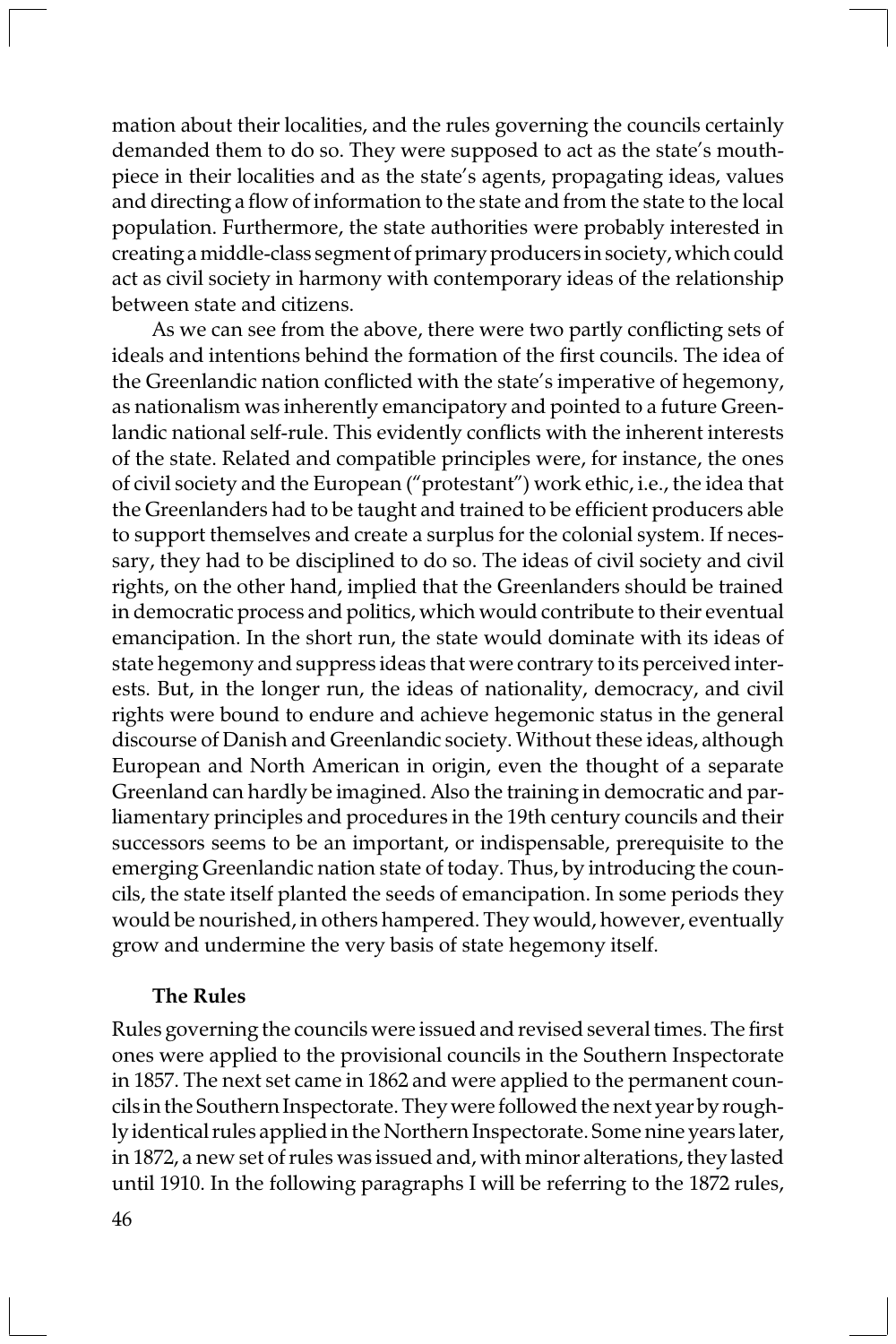the so-called "Provisional Rules Concerning the Greenlanders' Treasury and the Forstanderskaber in Greenland" (Foreløbige Bestemmelser om Grønlændernes Kasse og Forstanderskaberne i Grønland (Lovtidende, 1872)).

The Forstanderskaber had two pillars or major jurisdictions. The first one was administration of aid, such as social security for the elderly, disabled, widows, orphans and the like, acute aid if hunting failed, aid for house building, and for hunting implements such as umiaqs (large skin boats) and qajaqs. Under this main heading the councils also administered the so-called apportionment for hunters who had not received acute aid during the winter.

The second pillar was the administration of justice and law enforcement. The councils had the jurisdiction to pass judgement in probate cases and cases of civil law and to pass sentence in cases of criminal law. Sanctions mentioned in the rules were mainly fines. Under aggravated circumstances, the councils could propose more severe punishment to the governor.

Minor criminal acts included unwarrantedly borrowing of another person's hunting gear, taking possession of game wounded by another hunter without informing or sharing with him, taking game from traps or nets and taking possession of driftwood secured by another person above the highwater mark (§21). Such offences could be punished with a fine of two Rigsdaler, a considerable sum. For comparison, a widow's social security for a year typically amounted to between five and ten Rigsdaler in the 1860s and 1870s and the payment for taking in an orphan was five Rigsdaler a year. Major offences included theft of food or private possessions and manifest disobedience towards the members of the Forstanderskab (the Forstandere (pl.) (§22)). Such offences could result in a fine of up to five Rigsdaler. In case of more serious criminal offences such as acts of violence, clandestine childbirth, and repeated or gross theft, the councils would submit a suggestion for punishment to the governor's order (§23). More severe punishments included corporal punishment and public announcement by posting the offender's name and offence in the district's shops.

The council members did not only function as judges or jurors; they had police tasks as well: "Every member of the Forstanderskab is both entitled to and obliged to . . . take such instantaneous measures that are necessary for the maintenance of order and security" as it says in the rules (§24).

The first column, concerning social security and aid, was designated the main activity of the councils. The rules distinguish between two kinds of aid, first, social security benefits for the "deserving poor," and second, regular "poor relief." The first sort was intended for deserving widows, orphans, and hunters struck by loss or illness. If the economy allowed, the councils could grant rifles, house-building materials, or coal. Aid for men and orphaned boys aimed at enabling them to provide for themselves and their families (§11A). Poor relief, the second kind of aid, was for persons "who through their own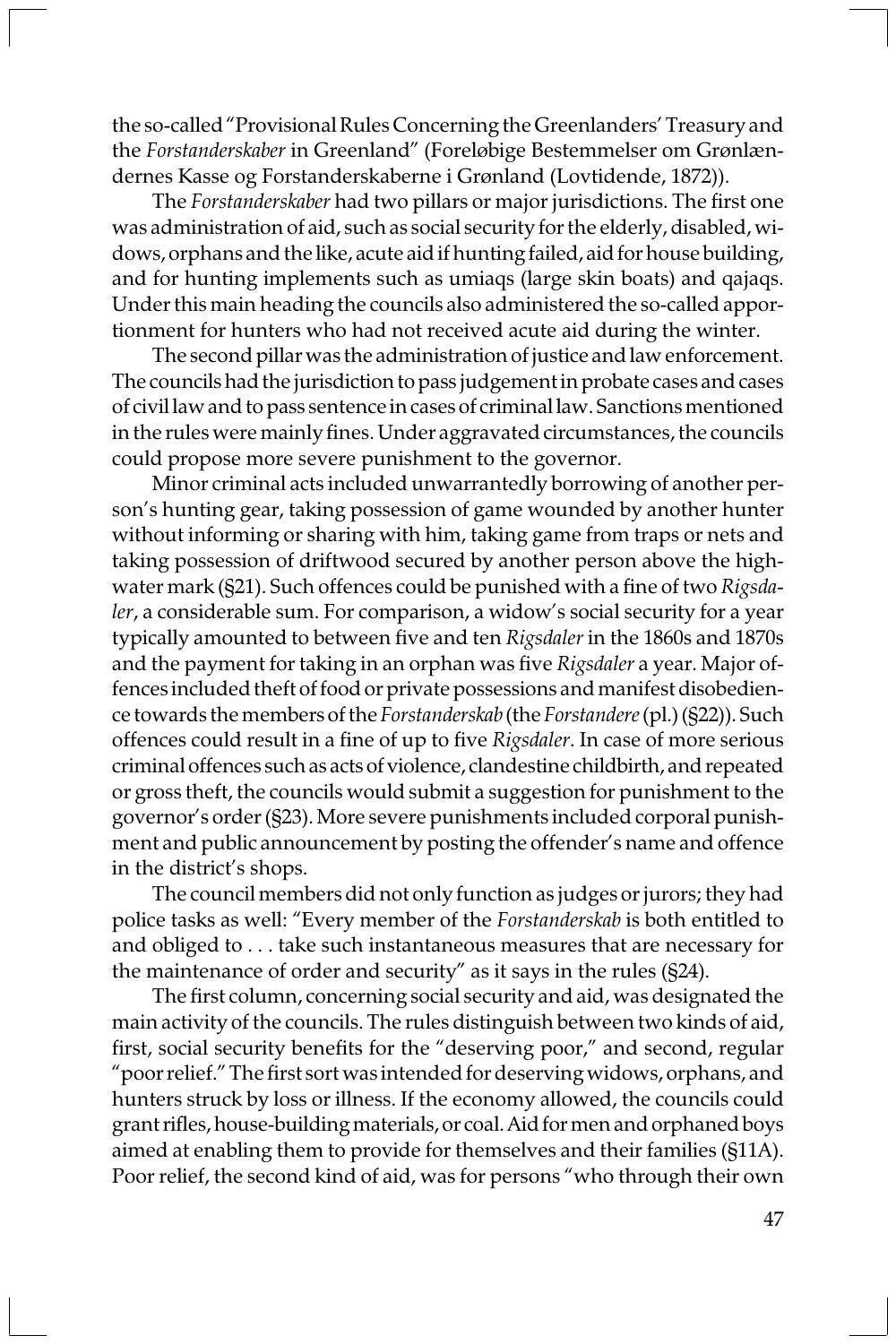negligence do not have the necessary clothing and implements when winter begins" (Lovtidende, 1872, §11B).

In addition to the two types of social aid, the Forstanderskaber would administer so-called apportionment (repartition in Danish). It consisted of the sum left over when all other yearly expenses had been paid and it was meant for Greenlandic seal hunters who had not received poor relief and were not employed by the trade company (the KGH). Greenlandic members of the council allocated the apportionment to the hunters, whom they divided into three classes according to their proficiency as sealers and, thus, as producers for the KGH. The owners of an umiaq and/or a good team of dogs and sled received an additional reward and so did persons who had savings in the KGH savings bank. Greenlandic members who were hunters, the paarsisut (pl.; paarsisoq in the singular), belonged to the first class and thus received three parts, compared to the two and one received by hunters of Classes 2 and 3 respectively.

The activities of the councils were financed by a 20-percent tax levied on all trade goods that the KGH bought from the Greenlanders. Two-thirds of the amount went to the factory treasury, which the Forstanderskab administered and one-third to the provincial treasury (Common Treasury), which the Governor administered. The Factory Treasury reserved an amount of 16 Skilling (1/6 of a Rigsdaler) for each inhabitant of the factory district for the socalled Reserve Fund. The rest was for operational expenditure and for the council to distribute as aid and apportionment. The provincial treasury redistributed some of its balance to needy factory treasuries, and some it used for certain activities related to the common good of the province. The province of South Greenland, for instance, published a periodical called the Atuagagdliutit ("stuff to read"), which all inhabitants received once a year without charge through their Forstanderskab.

The members of the Forstanderskaber were of two kinds. One part were higher-ranking state officials (including Greenlanders) and Moravian missionaries (if a Moravian mission existed in the district). They were dubbed the misissuisut in Greenlandic. The other part consisted of skilled hunters (or disabled, formerly proficient hunters), the *paarsisut*. They were elected every three years by the (male) household heads in smaller districts consisting of one or a few localities.

To be eligible for the office of *paarsisoq* it was not sufficient to be a proficient seal hunter. One should also meet certain explicitly expressed moral standards. For example, if a paarsisoq received "poor relief" or was fined for a "dishonourable act," he could no longer be *paarsisoq* (§6). The *paarsisoq* was to "keep up orderliness, and guide and set his countrymen a good example" (Lovtidende, 1872). Furthermore, the paarsisoq was obliged to be the eyes and ears of state officials: "He shall supervise his district . . . and . . . inform the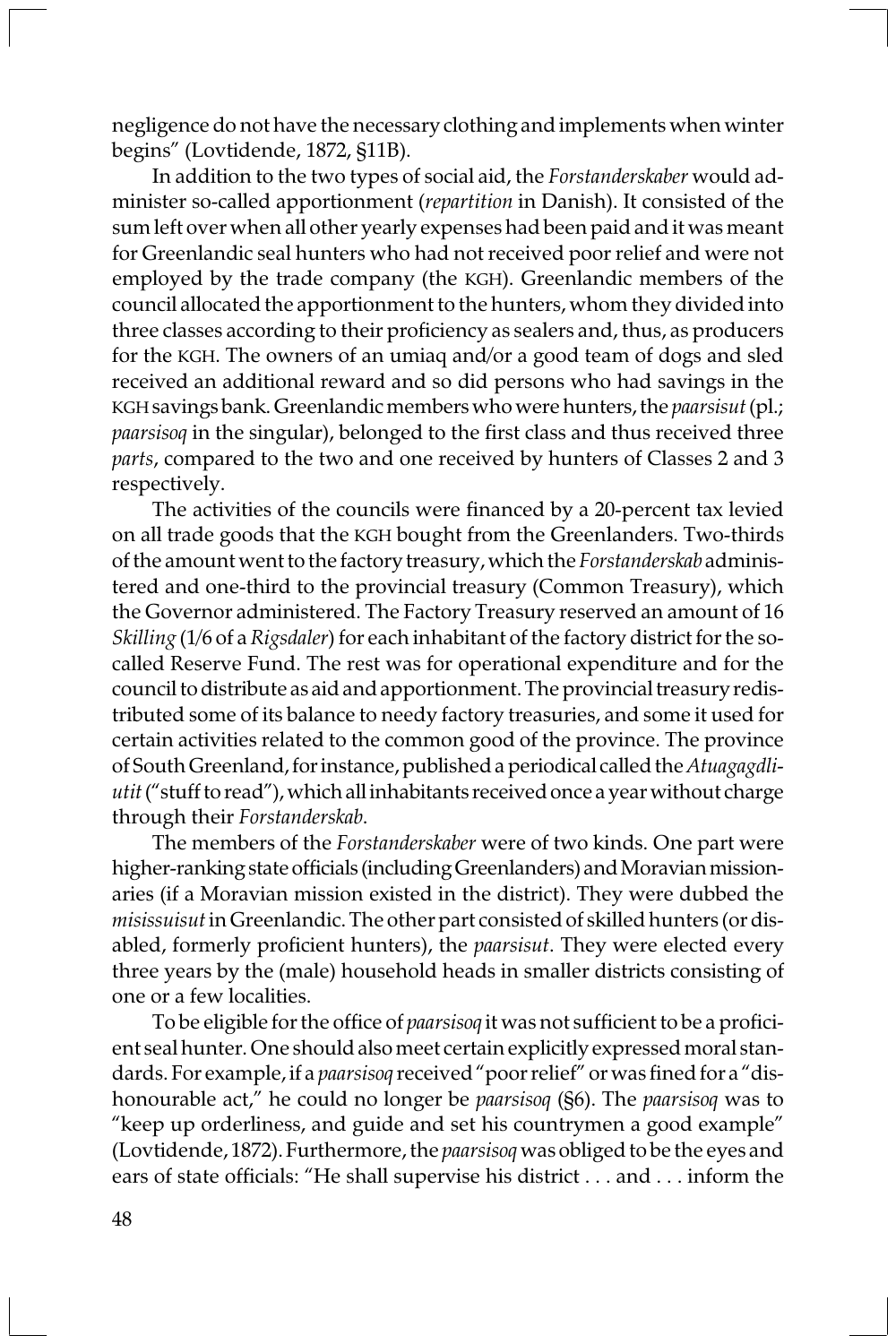Forstanderskab and the Governor about everything they require to know according to the orders of the last-mentioned" (Lovtidende, 1872). He also had an obligation to bring information from the state authorities and the council meetings to the population in his district. Following a council meeting he was supposed to relate to his fellows the decisions of both the authorities and the council and what had been discussed at the assembly.

The paarsisoq and, on another level, the Forstanderskab thus constituted the formal relation between the state and the population. Not only was the paarsisoq supposed to report what happened among the people in his district but he was also to bring information the other way. If a person wanted to complain about or discuss a case that belonged under the jurisdiction of the councils, he had to address the council through his district's paarsisoq (Lovtidende, 1872). This implied that one could not address the district factor or the governor or any other person of authority in matters under councils' jurisdiction. The case had to be brought through the *paarsisoq* of the district and it had to wait until he brought it to be heard at a meeting.

The *paarsisut* were to have their travel expenses covered and they received a remuneration for each main meeting and for each official journey they undertook. In addition, there was a banquet at the end of every general assembly. Paarsisut who were exceptionally burdened with the administration of poor relief and who did the job well could be granted a special reward of between five and fifty Rigsdaler. The council members were granted the right to wear a hat with a cover of blue cloth as a sign of their authority.

The district's missionary always acted as chairman of the council. If he had been in Greenland for less than one year or was absent (most were blessed with a huge mission district), the post would be taken by the factor, who also acted as the council's treasurer (§5).

The councils had two general sessions a year, one in spring and one in the fall (from 1863 to 1872 the northern councils only assembled once a year). The chairman could call extraordinary meetings if he found it necessary. For such meetings only members from the factory town and its immediate vicinity were to be summoned. The day before a general assembly, the paarsisut were to hold a preparatory meeting headed by the head catechist where they could discuss matters and prepare lists for the distribution of aid and apportionment (§7). At the general assemblies the debate was to be held in Greenlandic with explanations in Danish for the benefit of the members less proficient in Greenlandic. Likewise the minutes were to be written in Greenlandic and accompanied by translation into Danish. Dissidents could request their opinions to be included in the minutes (§8). Regarding matters outside their jurisdiction, the councils could direct recommendations at the governor (Lovtidende, 1872), who supervised the Forstanderskaber. He had the authority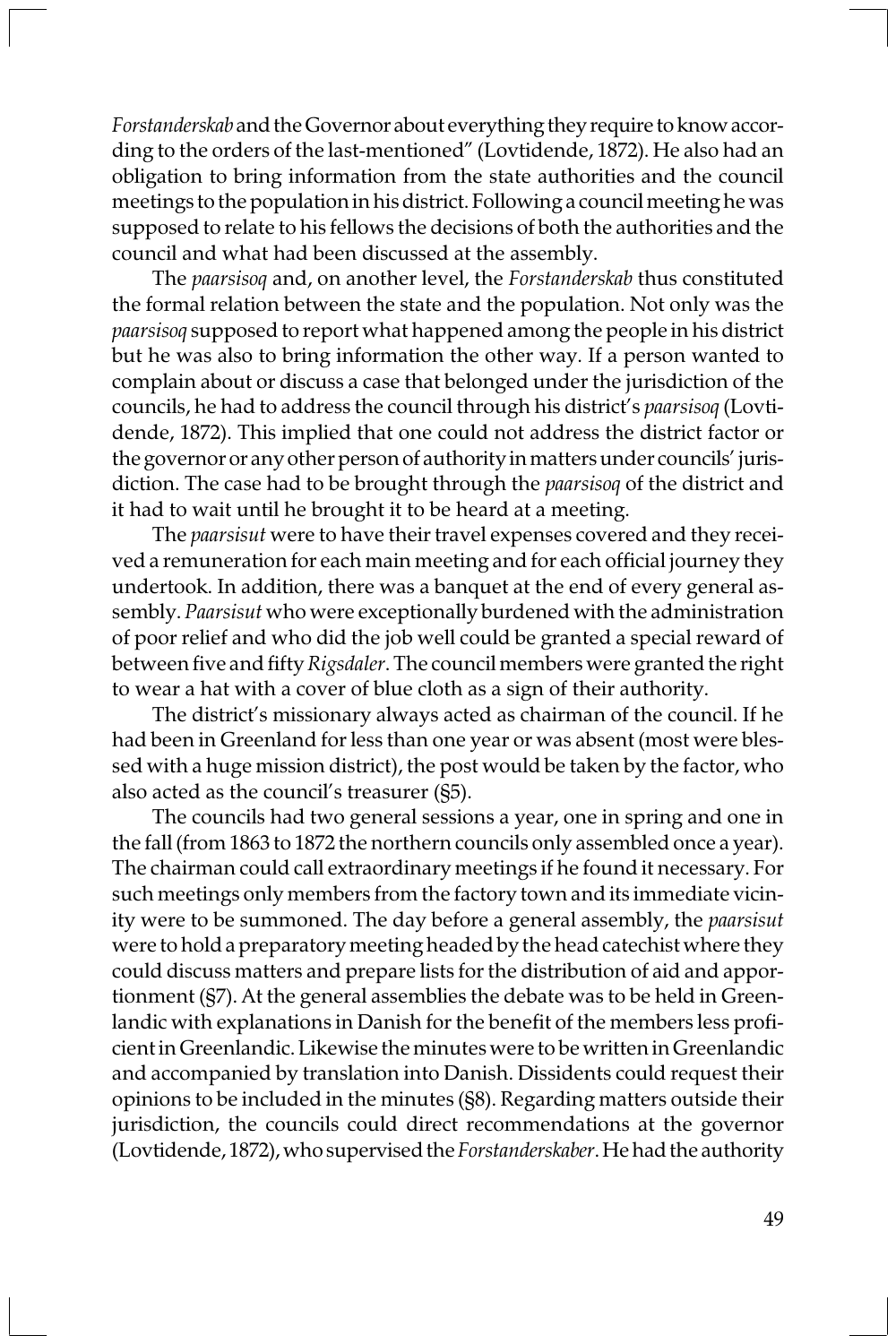to overrule its decisions but the Forstanderskab could appeal his decisions directly to the Danish Minister of the Interior.

### The Paarsisut

Formation of the councils introduced a new kind of difference into society: One between (potential) council members and the rest of the population. Greenlandic society of that time was probably not generally egalitarian; social differences existed. Not everybody did equally well, some were well-to-do and some poor, some were held in high esteem and some were not. The *Fors*tanderskaber did not change that, but they imbued the existing difference with a new quality as they linked differences with the relationship to the state, the Danes.

By virtue of the law, the *paarsisut* were imbued with power and privileges. They were chosen from among the most proficient seal hunters who enjoyed higher living standards than others. Beyond that, by being *paarsisut*, they held considerable power vis-à-vis their fellows in their capacity as police and judicial authority. They decided who to recommend for apportionment, poor relief, and social security, who to report for legal proceedings, who to recommend and who to belittle to the state authorities. They received pecuniary advantages that added to their already comparably high living standards, they sometimes were rewarded with hunting implements like expensive rifles. At meetings (that were hosted generously by the authorities) they had the right to certain amounts of alcohol like snaps and rum. This was particularly attractive as alcohol was not available for sale to Greenlanders. The authorities used alcohol as special payment and reward and alcohol was associated with privileges and a was very popular stimulant.

It is not clear whether a privileged class in proper did in fact emerge. In principle everybody had the possibility of obtaining the office of a forstander. The requests were not impossible to fulfil and nobody was excluded in advance (except women). So, in principle, no village, kin group or household was excluded from taking part in exercising power and enjoying privileges. Whether people in general actually did so or certain groups were de facto excluded is an interesting question indeed, which I cannot answer at present. To my knowledge, no studies have yet been undertaken to determine the composition of the councils over the years.

#### Daily Life in the Councils

50 According to the rules of 1872, the councils all over Danish Greenland assembled once in the spring and once in the fall and could have additional meetings called by the chairman as mentioned above. At the fall assembly, the pool for poor relief and social aid was decided and it was distributed during the winter. In the spring the councils distributed the apportionment from what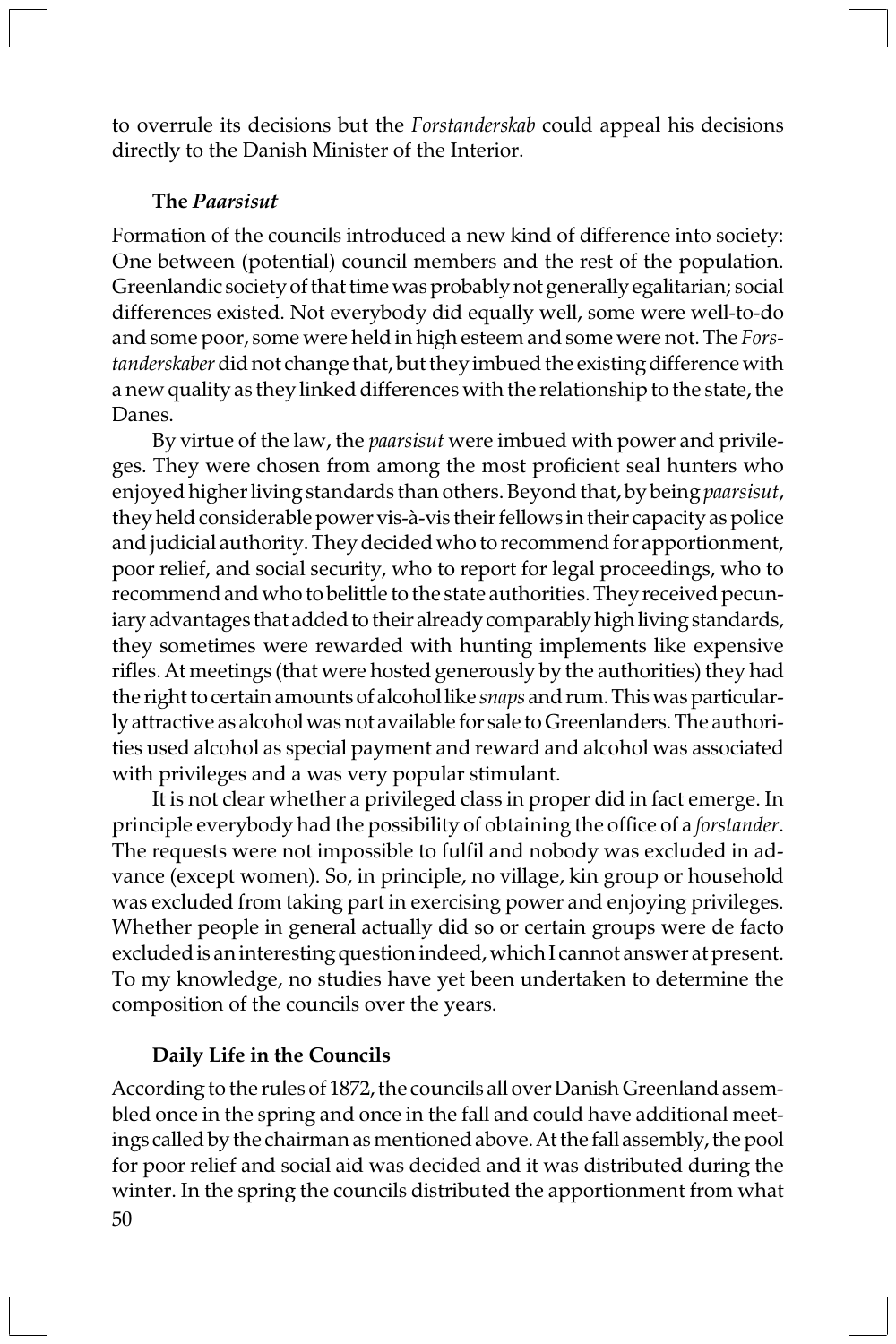was left over on the budget after the distribution of aid during the winter. The councils allocated both aid and apportionment according to lists made by the paarsisut at the meeting headed by the head catechist, which was always held a day before the Forstanderskab's meeting proper. The paarsisut were the ones who decided who should be on the list receiving what. The Danish members were supposed to be mere supervisors, to ensure that nothing improper or unjust took place. At their preparatory meeting the Greenlandic paarsisut also had the opportunity to discuss matters they wanted to raise at the meeting proper, individually or as a group. This strengthened them considerably if they were to oppose the state representatives, most of whom were in daily contact and, thus, in a good position to coordinate their efforts at the meetings.

The distribution of aid and apportionment often sparked discussions or, rather, tirades concerning subjects like thrift and industry. Often the chairman criticised the paarsisut for being too generous in its distribution of poor relief and social aid. The allotment sessions often seemed to be a platform from which the chairman and other Danish members could promote their ideals of the good compatriot who did not burden society but rather contributed to the common good through the realisation of virtues like industriousness and modesty. The chairman would often request the paarsisut to restrain aid to allow for a larger apportionment. It is evident that most Danish members regarded the complex of aid and apportionment as a means of teaching and disciplining the population and of turning them into more proficient and industrious citizens. However, sometimes the Danes sided with the Greenlandic members when they demanded to expand the aid due to failure in hunting or the like. In 1872, in Ilulissat in North Greenland, for instance, the chairman was dissatisfied with the amount spent on aid. His argument was that the apportionment would not be large enough to make it attractive to the hunters of second and third class compared to what they could achieve as poor relief

[The chairman] could not in any way accept such an open-handedness with the pecuniary means of the Forstanderskab, which in his opinion to the greatest extent possible ought to be saved for the hunters who managed without receiving aid and thus work for the formation of an independent, honest and tolerably well-to-do hunting rank . . . . The chairman believed that many sharks had been caught and 100 seals and that it could not be necessary to support people and suggested that the want could be self-inflicted. (Extraordinary Meeting of the Ilulissat Forstanderskab, February 10th 1873)

The rest of the council members opposed him, the district physician pointing to the risk of widespread hunger-related diseases and suggested including 65 Rigsdaler from the previous year's reserves in the aid and apportionment pool. The chairman's attitude and his reference to the social reformatory role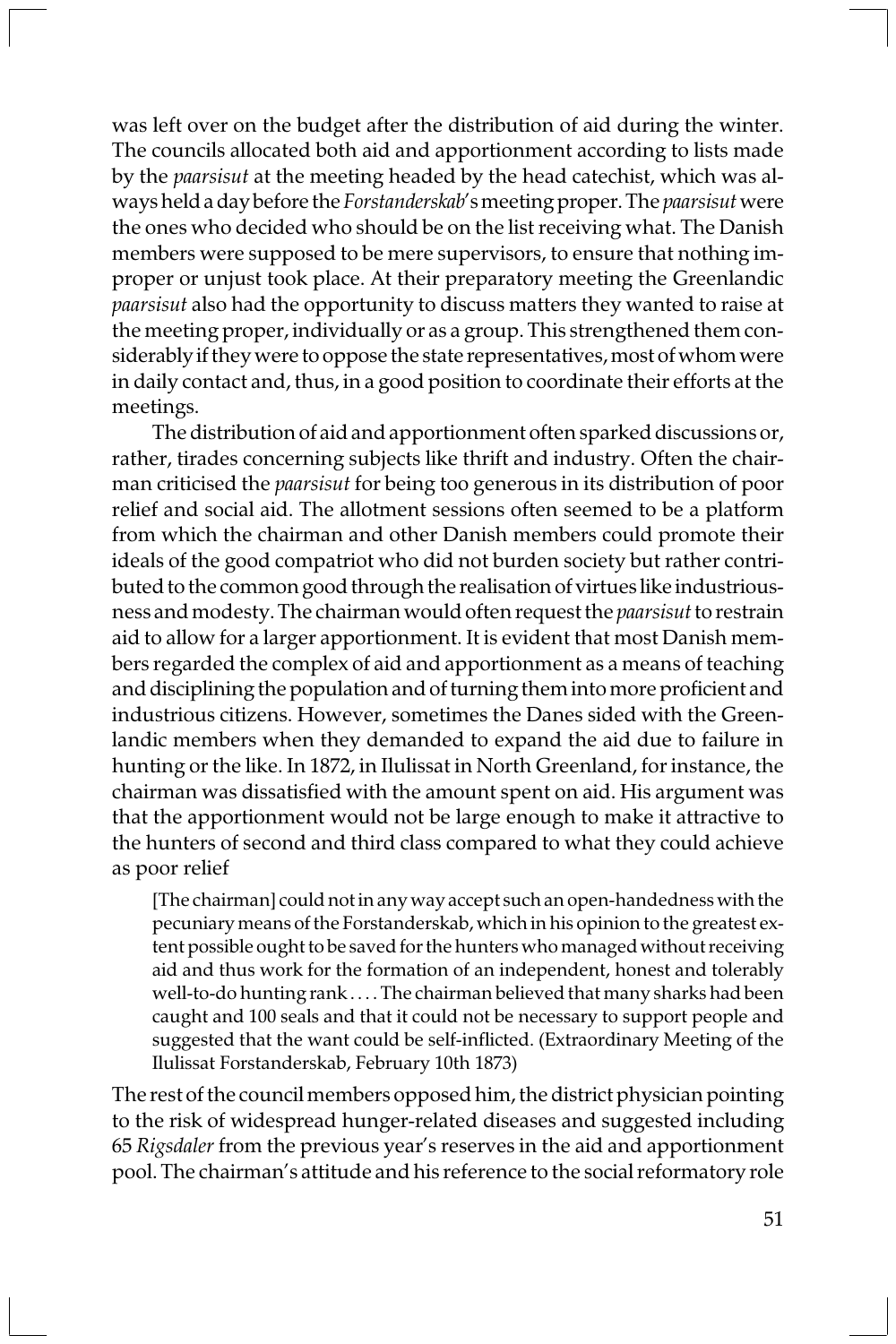of the councils and the distribution of aid and apportionment were very typical of the state officials in the councils. Less typical was the alliance between paarsisut and misissuisut in favour of extending the volume of aid for the needy.

Also at the 1864 assembly in the same district the chairman, the factor, made it very clear that the Greenlanders should not take the aid for granted. The chairman expressed his fear that the Greenlanders would come to believe that all

widows, orphans, and others who due to old age or weakness . . . should be entitled to be paupers or to be provided for by the authorities . . . . Their families would draw on them, everybody would have a pauper to support . . . . What in other societies leads to good [social] order would here lead to a much more pronounced disorder. There is no shame associated to poor relief as elsewhere. (Meeting of the Ilulissat Forstanderskab, July 1st 1864)

According to the chairman, need was not a result of acute failure of the hunting but of the population's recklessness (Meeting of the Ilulissat Forstanderskab, July 1st 1864).

It is clear that the councils were to serve as means of creating an industrious middle-class of seal hunters. In Ilulissat Forstanderskab of the 1860s, a council dominated by the chairman (the factor), one of the tools for that end was what the minutes refer to as "encouragements" (opmuntringer). Hunter and hunters' wives could be worthy of encouragement in money provided they met certain well-specified criteria familiar with the principles of industriousness and the like. The largest amounts went to hunters who provided themselves with heavy and expensive hunting gear such as skin tents, umiaqs, and skins for umiaqs. In 1868 tents and umiaqs each earned the owner 20 Rigsdaler, and skins for an umiaq 10 Rigsdaler. It seemed to be the opinion of the (Danish) members that too few of the hunters possessed tents and umiaqs. According to the minutes of the Ilulissat Forstanderskab, quite a few received skin tents between 1868 and 1869 and were consequently rewarded but, in spite of the reward, only a few apparently procured umiaqs, a fact that prompted the council to raise the reward to 30 Rigsdaler. There were rewards for providing qajaqs or parts of them, for the households who had cached the most provisions for the winter, for hunters who had provided their sons or other boys with qajaqs and trained them, for youth who had shown a special inclination for hunting, for the best pupils of the qajaq school, and a youth prize for diligence (also for state employees).

In addition to hunting-related rewards, there were rewards for providers who had at least three persons to care for and who had neither borrowed nor received assistance for a year, there was a reward for diligent housewives ("married or unmarried Greenlander who distinguishes herself by domesticity and orderliness and by attending to their house fellows . . . and . . . by dex-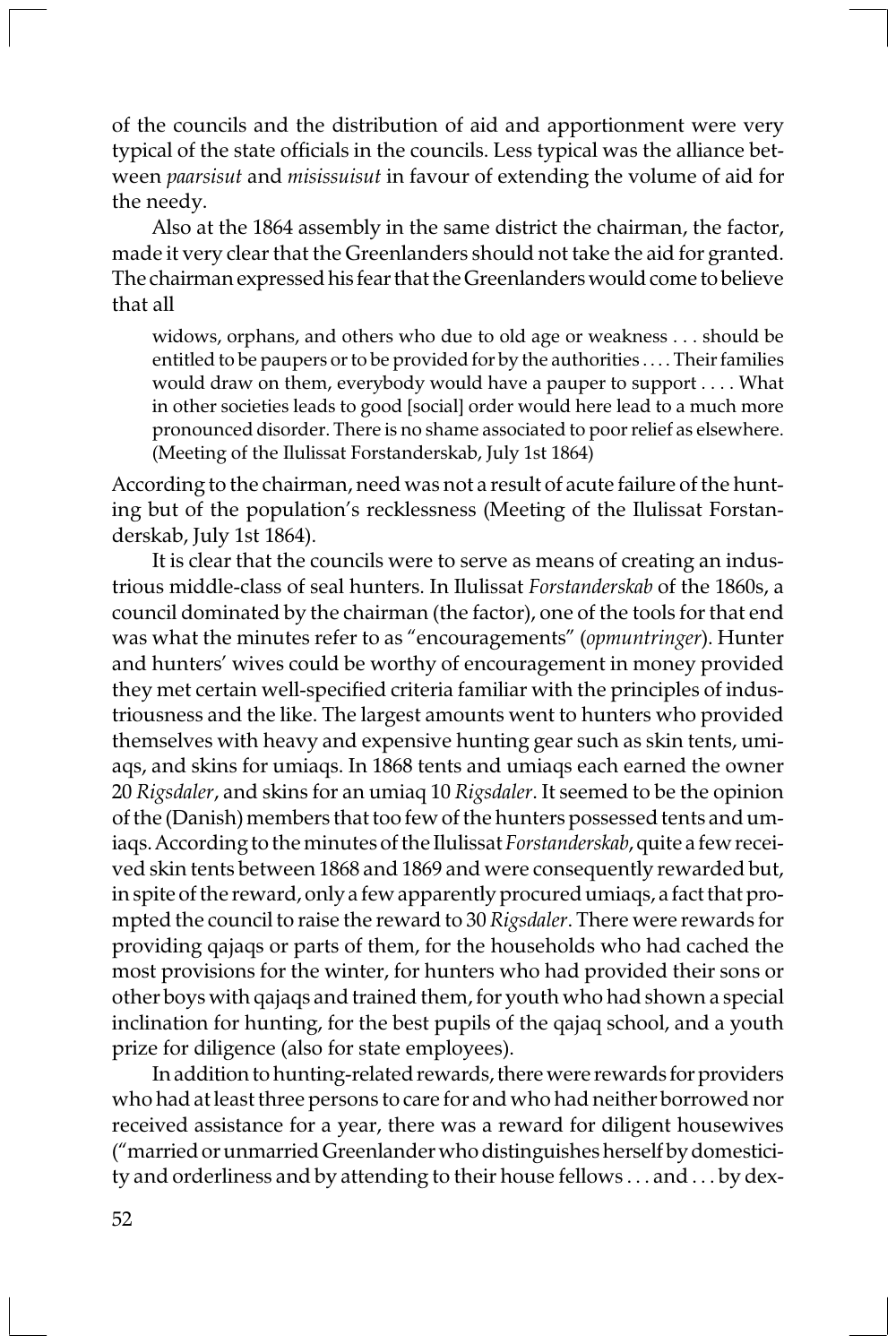terity in all genuinely Greenlandic womanly activities . . ." (Meeting of the Ilulissat Forstanderskab, March 30th 1868). Additionally, the Forstanderskab rewarded persons who, in the eyes of the members, had distinguished themselves. In 1869, one of the paarsisut received no less than three rewards (Meeting of the Ilulissat Forstanderskab, March 30th 1868 and April 21st 1869).

Although a little extreme, the Ilulissat policy was not atypical. In the 1860s, the different councils had different practices. The one of Ilulissat was contrary to the rules, in that the chairman had arrogated considerable power contrary to the rules. But the other councils had a similar didactic policy. The Danes in the councils were typically the ones initiating and supporting this policy whilst the Greenlanders were more reluctant. This was particularly pronounced when it came to cutting expenses for aid. Although the Greenlandic members had an economic incentive to cut aid because cutting the aid made the apportionment larger, they also had to consider their home bases and their kin. It is doubtful whether they saw it their interest to educate their fellow Greenlanders along the lines of the state officials. The Upernavik 1875 spring assembly exemplifies the conflict between the state and Greenlandic members. During the winter, the paarsisut, in the chairman's opinion, had used aid too early and in disaccord with the rules as they had not distributed it in kind but in cash. The chairman scolded them for misconduct in their office and indirectly threatened them with sanctions should a similar mismanagement occur again (Meeting of the Upernavik Forstanderskab, April 8th 1875).

Administration of justice was the other leg of the councils' work. It was the expressed idea that the paarsisut should be in charge of this side just as it was in the social aid side. However, as with issues of social aid, state officials had a considerable influence. Rink, who, as the governor of North Greenland, initiated the councils and submitted the matter of administration of justice to the district councils in the 1870s, as director of the KGH. The objective was allegedly to integrate the traditional legal usage of the Greenlanders in the councils' administration of justice (Danish National Archives, KGH Direktorat, Diverse Korrespondance, p. 62).

Already a legal usage was spontaneously developing in the councils and it seemed to be based on the *paarsisut's* perceptions of law and order as well as on Danish usage. Judging from the councils minutes, the *paarsisut* seemed to be initiators in many cases of criminal law, which is not surprising, as they were obliged by the rules to report everything of interest to the council including criminal acts and violations of rules. There are cases of paarsisut being reprimanded for not reporting on theft and other offences like breaking quarantine or violating a prohibition of intercourse with certain settlements, mining communities, or foreign whalers. According to the rules, such neglect could lead to expulsion from the council. I have not encountered such cases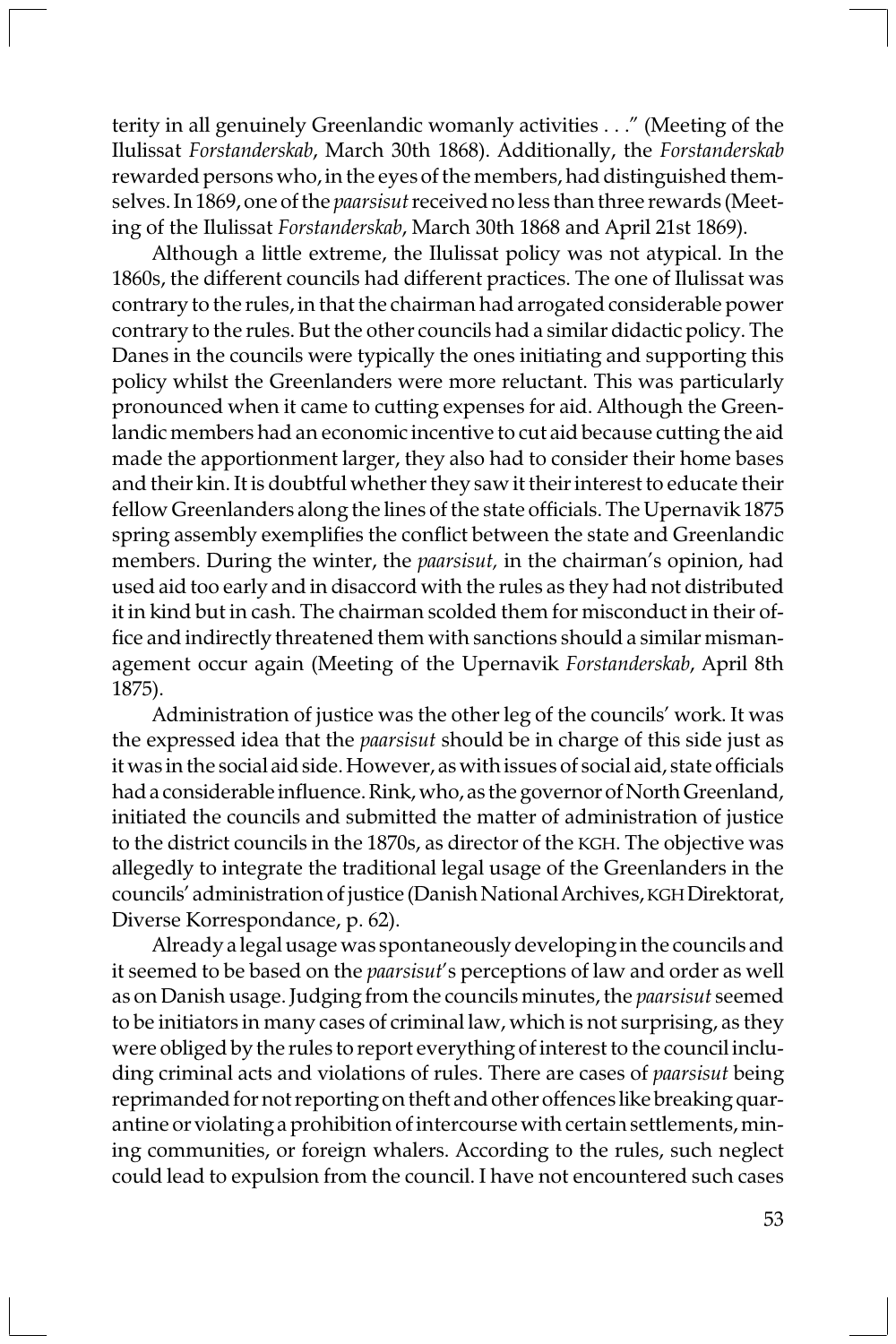of expulsion, although there are cases of paarsisut withholding information about or even taking part in such minor offences themselves.

The Greenlandic members of the councils were not necessarily protective of their fellow Greenlanders. There are quite a few cases where one or more of the paarsisut demanded severe sentences like public corporal punishment, and sometimes they were so hard on their fellows that the governor or the Ministry of the Interior in Copenhagen told them to hold back because they went too far in their demands of severe punishment. However, other examples show the paarsisut as shielding. Mostly the paarsisut seemed inclined to prosecute theft and amoral behaviour like adultery and other unauthorised sexual relationships and there are examples that they were also hard on religious offences. For instance, in a specific case from the Upernavik district, a paarsisoq demands severe corporal punishment for a girl who has committed blasphemy (Meeting of the Upernavik Forstanderskab, April 8th 1875). Regarding offences like violation of quarantine or prohibition against intercourse with the cryolite mine in Ivittuut in South Greenland, the paarsisut seldom demanded any prosecution at all, probably because they regarded them as trifles and the prohibitions as obstacles to the kinds of activities they themselves took part in. It also lies close at hand to assume that the *paarsisuts'* relationship to the offenders may have influenced their attitude, causing them, in some cases, to turn a blind eye while, in other cases, demanding severe punishment.

Most cases in the material I reviewed deal with theft, a few with violence or religious and moral offences, and a few were probate cases and cases of civil law. Sanctions vary from admonitions to public corporal punishment. The roster includes fees of varying value, payment of indemnity, exclusion from entertainment at Christmas and at the King's birthday, prohibition against selling and buying or even entering KGH's shops or buildings, expulsion from a settlement, and deprivation of the right to receive apportionment and aid. As examples of more severe sanctions that required the governor's or even the ministry's participation, we find such acts as publication of name, offence and sentence in the district's KGH stores, and most corporal punishment. In more severe cases, corporal punishment would be executed "under the flag," i.e., in public, in a central place: in the factory town under one of the most prominent signs of authority.

A few cases will illustrate the different types of sanctions. First, one of theft: On April the fifth, the maidservant Philippine was sentenced by the Forstanderskab in Qaqortoq, South Greenland, to be excluded for two years from participating in the public entertainment for Christmas and the King's birthday. Her friend, the maidservant Klara, was sentenced to a similar exclusion for one-and-a-half years. Their offence was that they had stolen figs and sugar, which they had eaten on the spot, from Philippine's employer, a Da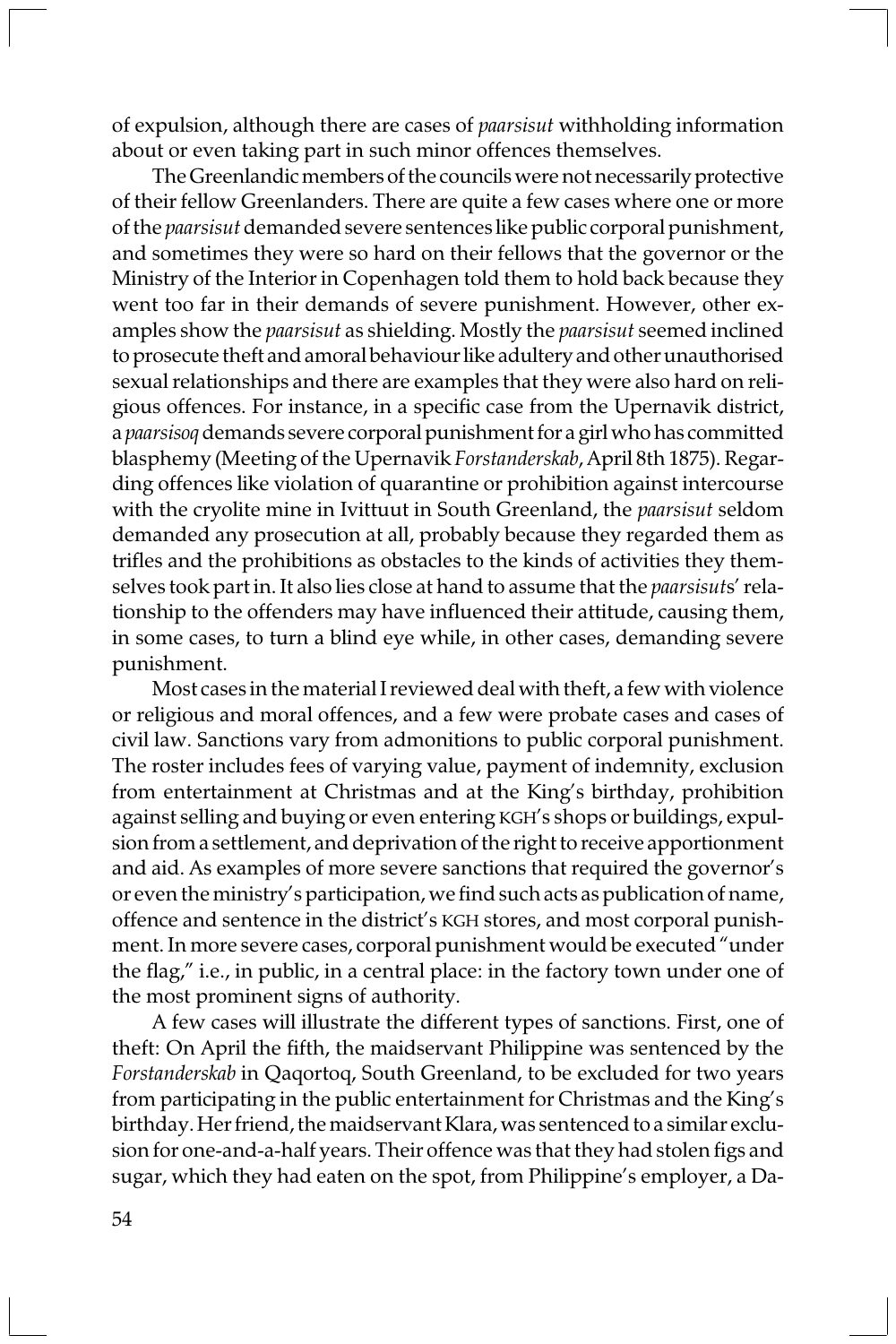nish shipmaster. Philippine was considered the leader as she had opened a chest with a "strange key."

From Qaqortoq, there is a case of immorality and social disorder. The paarsisoq at Qaqortoq complained at the spring meeting in April 1872 that there was an immoral relationship between a man, "S," and the girl Pua in the settlement of Igaliku (today near the former American airbase Narsarsuaq in South Greenland, quite a distance from Qaqortoq). According to the paarsisoq the relationship entailed violent scenes, which made the paarsisoq fear that a serious accident might occur. The Forstanderskab ruled that the girl should be relocated from Igaliku and taken to her father at the small settlement of Ukivisoqaq. On June 17th, the council had an extraordinary meeting, the only item on the agenda being the case of "S" and Pua. Two paarsisut had visited "S" in an attempt to bring Pua back to her father but because "S" had been very "insolent and threatening" they had left without the girl Pua. The council decided that "S" should be fined two Rigsdaler, that he should pay the expenses for the two paarsisut including their transportation by umiaq, and that he was responsible for bringing Pua back to her father at his own cost by July the 15th at the latest. They members apparently did not relent in spite of a letter from "S" in which he excused his behaviour by referring to the work pressure caused by haymaking and capelin catch at the time the paarsisut visited Igaliku. On September 25th 1873, the Forstanderskab resumed the case as the couple had apparently come together again in spite of the Forstanderskab's decision:

It was decided to inform 'S' . . . that if he had not brought the girl Pua to her home three days after his reception of this resolution of the Forstanderskab he and all other residents of Igaliku would be excluded from trade at all trade stations until the Forstanderskab's demand has been fulfilled. Furthermore 'S' . . . is fined a fee of 5 Rigsdaler for his defiance of the Forstanderskab. (Meeting of the Qaqortoq Forstanderskab, September 25th 1873)

This is the last mention of the "indecent relationship" between the two. Probably the Forstanderskab had its way and split the couple, thus ending this case of immorality in Igaliku.

In this particular case, the Greenlandic paarsisut seem as keen as the misissuisut to end the affair and sanction the male (and main?) offender. A paarsisoq reported the relationship in the first place, and several paarsisut took part in executing the decisions of the Forstanderskab. This can be attributed to their duty to report from their districts and take part in the work of the council in general. However, it would be easy for the Qaqortoq paarsisoq to ignore what happened in Igaliku, which was in another district, so his reporting on the relationship probably indicates a genuine wish to bring the relationship to an end. It is not unlikely that the *paarsisoq* has been urged by other Greenlanders nearer to the scene to do something. These are suppositions, however,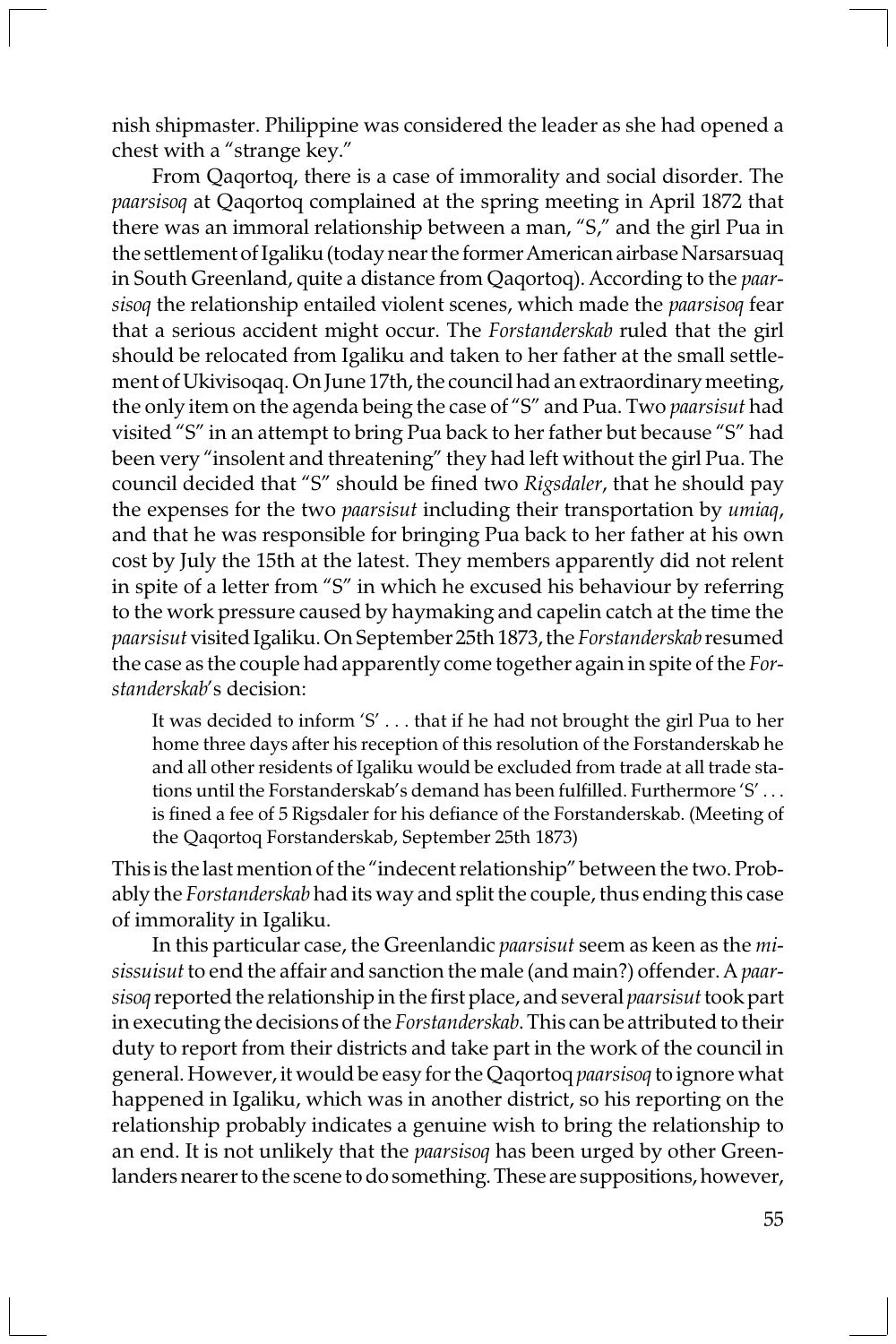as the material does not really tell anything about the motives or thoughts of the persons involved. What can be told from it is that the Greenlanders took an active part in the process and seemed quite eager for it.

There is a somewhat similar case from Upernavik in 1875 where the Forstanderskab accused a girl at the trade station settlement of Tasiusaq of blasphemy. Seemingly, the chairman is the one who has initially pointed to the girl and referred the matter to the council but the Greenlandic *paarsisut* seem very keen on sentencing the girl to a severe corporal punishment:

On the occasion of an alarming case of a young girl at Tasiusaq who had committed gross blasphemy, the chairman informed that he at the preparatory meeting had given an account of the case as well as his own and the factor's recommendation to the governor and the members present expressed the view that she had to be punished and at Frederik Christiansen's [a paarsisoq, SF] suggestion with a beating, the character of which was recommended to the governor's decision as laid down in § 24 of the "Preliminary Provisions" [the rules of 1872, SF]. (Meeting of the Upernavik Forstanderskab, April 8th 1875)

Of 49 cases of law I have recorded, one or more paarsisut initiated eleven of them, the chairman two, and other misissuisut six. For the rest, the initiator is not indicated. These numbers could suggest that it was a general trend that the Greenlandic hunters in the councils, the *paarsisut*, were not unwilling to report unlawful acts to the councils for prosecution.

There are also suggestions in the material that theft and immorality were the types of offence they were most willing to report. As hinted above, the type of offence they seemed the most unwilling to report was breach of quarantine and violation of prohibitions against visiting certain places like the cryolite mine in Ivittuut. In short, it seems from the material that the paarsisut defended certain values like private property and values connected to the Christian religion and opposed infringements on these values such as blasphemy, immorality, theft, and violence. On the other hand, the paarsisut did not seem to be very keen on reporting offences of types that they themselves could commit as hunters such as barter expeditions to closed-off settlements, whaling ships, or mining communities where they could obtain useful or prestigious trade goods (maybe at better prices) and they could find entertainment.

The councils provided those Greenlandic hunters who could become members with a higher position in their society, both on local and regional levels. We could say hunter-members and would-be members took on the role of a middle-class bourgeoisie (or middle class) and, in the councils, used their positions to protect their interests as such. They did so in tactical as well as in more strategic ways. They acted tactically in the sense that they opposed individual actions that seemed to violate them or their peers as middle-class citizens. They acted strategically in the sense that they used their position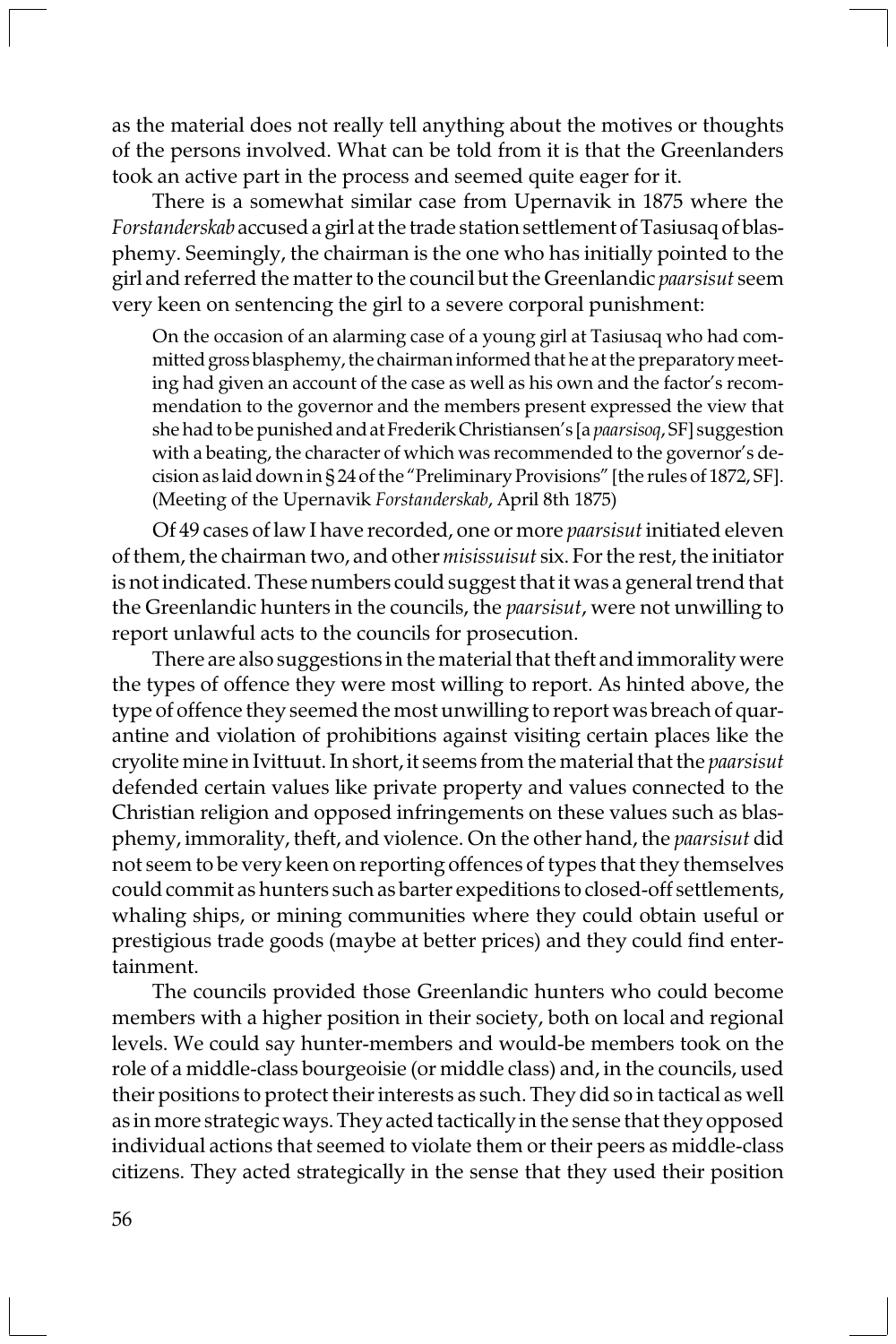to form the general make-up of society so that it conformed to their interests as they themselves perceived them. In this process, they often sided with Danish colonial officials and against their fellow Greenlanders. In other words, ethnicity and shared culture seemed to matter less than class as parameters for group affiliation and political action.

The introduction of these councils in the mid 19th century contributed to the formation of Greenlandic society as we know it today. Not only did the councils introduce political concepts and institutions that were and are essential in Europe, like nation, democracy, and civil society, they also provided an essential part of the base for the formation of a new middle class. They contributed to the ideological framework of such a class as well as the formation of political and legal institutions on which it could consolidate.

# About the Author

Søren Forchhammer is an "eskimologist" who has worked intensively with a variety of subjects concerning Greenland. As a student he lived for long periods in settlements in North West Greenland studying hunting and fishing and the impacts of the Home Rule development policy for settlements and outlying regions. As an archivist at Greenland's National Museum and Archives in the Greenland capital of Nuuk, he wrote a Ph.D. dissertation about the Greenlandic population localisation policy from the 1950s to the 1990s. His current research project deals with the impact of the regional councils in 19th century West Greenland and the Greenlanders' appropriation of the councils and their inherent political and administrative models.

#### References

- Barth, Fredrik. (1966). Models of Social Organization. Royal Anthropological Institute Occasional paper no. 23. London: Royal Anthropological Institute.
- Barth, Fredrik. (1981). Process and form in social life. In Fredrik Barth (ed.), Process and Form in Social Life: Selected Essays of Fredrik Barth. London: Routledge and Kegan.
- Barth, Fredrik. (1994). Enduring and emerging issues in the study of ethnicity. In Hans Vermeulen and C. Govers (eds.), The Anthropology of Ethnicity. Beyond "Ethnic Groups and Boundaries," 33-58. Amsterdam: Het Spihuis.
- Borofsky, Robert. (1993.). Introduction. In R. Borofsky (ed.), Assessing Cultural Anthropology, 1-22. New York: McGraw-Hill.
- Cheater, Angela. (1999). Power in the Postmodern Era. In A. Cheater (ed.), The Anthropology of Power, ASA Monographs 36, 1-12. London: Routledge.
- Christensen, Harry. (1990). Fastlæggelsen af landkommunernes opgaver 1842 1867. In Kanstrup, Jan and S. Ousager (eds.), Kommunal opgaveløsning 1842-1970 (pp. 42-54). Odense, DK: Odense Universitetsforlag.